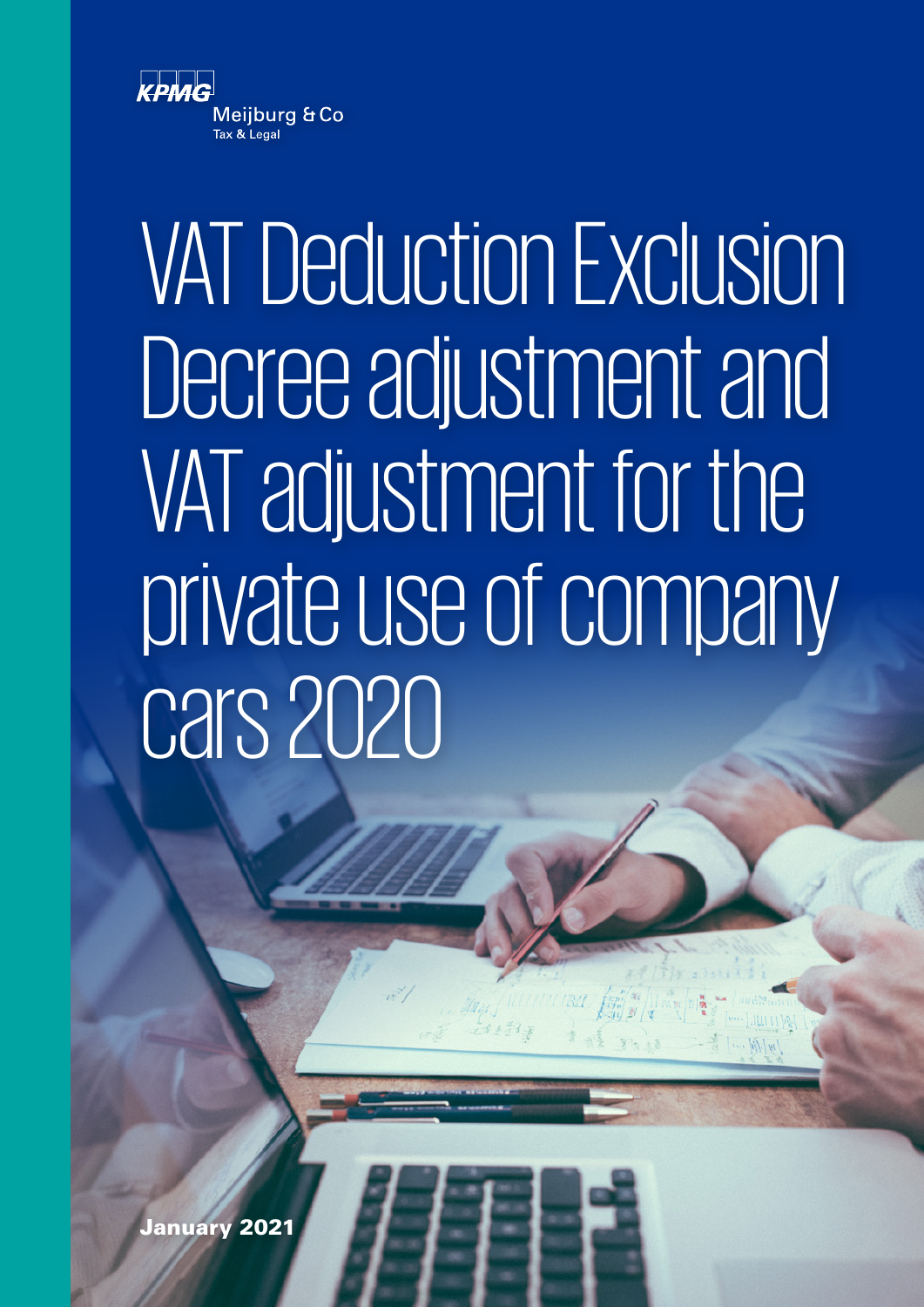# **Contents**

| $\overline{2}$<br><b>Contents</b>             |                |  |  |  |
|-----------------------------------------------|----------------|--|--|--|
| <b>Flowchart DED calculation</b>              | 3              |  |  |  |
| <b>Introduction</b>                           | 4              |  |  |  |
| <b>Gather information</b><br>Step 1           | 5              |  |  |  |
| Step 2 Private use of company cars            | 6              |  |  |  |
| Tax on the private use of company cars<br>2.1 | 6              |  |  |  |
| 2.2 Private use of company car and commuting  | 6              |  |  |  |
| 2.3 Sample calculations                       | $\overline{7}$ |  |  |  |
| 2.4 Employee contribution                     | 8              |  |  |  |
| 2.5 Special rules for car lease companies     | 8              |  |  |  |
| 2.6 Objections to the adjustment              | 8              |  |  |  |
| Step 3<br><b>Hospitality</b>                  | 9              |  |  |  |
| Step 4 Promotional gifts to third parties     | 10             |  |  |  |
| <b>Step 5 The Cafeteria Scheme</b>            | 11             |  |  |  |
| <b>Other benefits</b><br>Step 6               | 12             |  |  |  |
| Step 7 Cafeteria scheme adjustment            | 16             |  |  |  |
| <b>Step 8 Adjustment for other benefits</b>   | 17             |  |  |  |

The information contained in this memorandum is of a general nature and does not address the specific circumstances of any particular individual or entity. Although we endeavor to provide accurate and timely information, there can be no guarantee that such information is accurate as of the date it is received or that it will continue to be accurate in the future. No one should act on such information without appropriate professional advice after a thorough examination of the particular situation.

2020 Meijburg & Co is a partnership of limited liability companies under Dutch law, is © registered in the Trade Register under number 53753348 and a member firm of the KPMG global organization of independent member firms affiliated with KPMG International Limited, a private English company limited by guarantee. All rights reserved.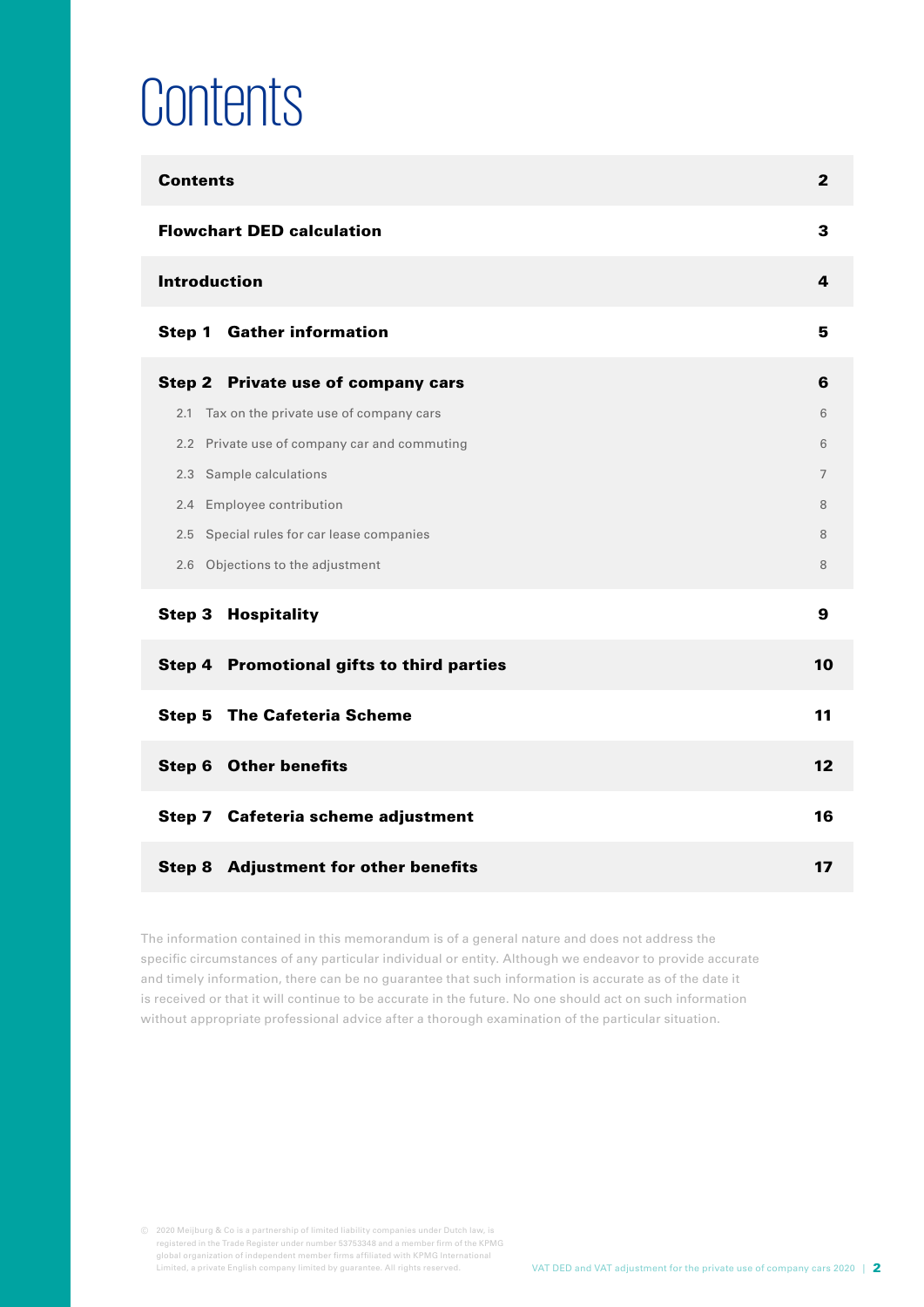The VAT Deduction Exclusion Decree ("DED") precludes the recovery of VAT on promotional gifts and staff benefits if they were provided free or below cost by the business. A threshold of EUR 227 per recipient applies. No DED adjustment is necessary if the total

purchase and production costs (the cost price) of the benefits are less than EUR 227 (excluding VAT) per annum per recipient. This is a final threshold: if the threshold is exceeded, the input VAT on the provisions within the threshold amount is also non-recoverable. This flowchart

can be used to determine in general terms and on a step-by-step basis whether a DED adjustment is necessary. For a more detailed explanation, we refer to our DED memorandum.

| Gather relevant information, such as number of employees (not the number of<br>FTEs), statement of costs and expenses staff restaurant (including costs for coffee<br>and tea for staff), staff benefits and promotional gifts etc. The relevant ledger                                           |                                      |                                                                                                                                                                                                   |            | Determine the benefit from the other provisions per employee.<br>We have included several examples (non-exhaustive) that affect the DED calculation                                                                                                                                                                                                                                                                                                                                                                                                              |                                                                                                                                       |              |                                                       |                                                                                                  |                                 |               |
|---------------------------------------------------------------------------------------------------------------------------------------------------------------------------------------------------------------------------------------------------------------------------------------------------|--------------------------------------|---------------------------------------------------------------------------------------------------------------------------------------------------------------------------------------------------|------------|------------------------------------------------------------------------------------------------------------------------------------------------------------------------------------------------------------------------------------------------------------------------------------------------------------------------------------------------------------------------------------------------------------------------------------------------------------------------------------------------------------------------------------------------------------------|---------------------------------------------------------------------------------------------------------------------------------------|--------------|-------------------------------------------------------|--------------------------------------------------------------------------------------------------|---------------------------------|---------------|
| accounts can be used for this. Moreover, it is advisable to label DED items as such                                                                                                                                                                                                               |                                      |                                                                                                                                                                                                   |            | Staff party - Telephone/Tablet/Laptop - Company bicycle - Christmas gifts - Gifts/Cards - Gifts for employment a                                                                                                                                                                                                                                                                                                                                                                                                                                                 |                                                                                                                                       |              |                                                       |                                                                                                  |                                 |               |
| during the financial year (e.g. entering these costs in a specific ledger account).<br><b>PLEASE NOTE:</b> these items can also affect the work-related costs rules ("WCR").<br>The adjustment for private use of the company car falls outside the DED calculation, as another                   |                                      |                                                                                                                                                                                                   |            | We recommend identifying which ledger accounts<br><b>PLEASE NOTE:</b> Due to the coronavirus<br>are relevant for the DED calculation and assigning<br>staff parties were canceled in 2020. However,<br>them to employee categories.<br>costs were often already incurred. How<br>There are many provisions that fall under the<br>this affects the DED calculation depends on<br>DED calculation, such as making company<br>the precise facts and circumstances. It is<br>accommodation available to employees, courses,<br>advisable to look into this further. |                                                                                                                                       |              |                                                       | <b>PLEASE N</b><br>(partial) pr<br>phone) a v<br><b>DED</b> calcul<br>to agree th<br>tax authori |                                 |               |
| adjustment method applies to it. The adjustment is, in principle, 2.7% of the list value of the company<br>car, unless the (lower) private use can be demonstrated based on kilometer registration records. For a<br>Company<br>more detailed explanation, we refer to our DED memorandum.<br>car |                                      | sport subscriptions etc. For a more detailed<br>(non-exhaustive) overview, we refer to our DED<br>memorandum. If you have doubts about a particular<br>cost item, please feel free to contact us. |            |                                                                                                                                                                                                                                                                                                                                                                                                                                                                                                                                                                  | <b>PLEASE NOTE::</b> for the DED calculation, it is advisable to div<br>staff into groups, as not all employees receive each benefit. |              |                                                       |                                                                                                  |                                 |               |
| VAT on food / drink (i.e. hospitality VAT) imbibed in a hospitality establishment or in a space specially                                                                                                                                                                                         |                                      |                                                                                                                                                                                                   |            | <b>EXAMPLE DED CALCULATION</b>                                                                                                                                                                                                                                                                                                                                                                                                                                                                                                                                   |                                                                                                                                       |              | <b>PROVISION</b><br><b>TO ALL</b><br><b>EMPLOYEES</b> | <b>PROVISION</b><br>TO PERSON.<br><b>GROUP</b>                                                   | <b>TOTAL</b><br><b>PROVISIO</b> |               |
| designed for this is not recoverable. Hospitality VAT thus falls outside the DED calculation and ideally<br>would be entered in a separate ledger account (e.g. non-recoverable VAT).                                                                                                             |                                      |                                                                                                                                                                                                   |            | <b>ALL EMPLOYEES (850)</b>                                                                                                                                                                                                                                                                                                                                                                                                                                                                                                                                       |                                                                                                                                       |              |                                                       |                                                                                                  |                                 |               |
| Hospitality                                                                                                                                                                                                                                                                                       |                                      |                                                                                                                                                                                                   |            | Christmas gift (purchase invoices)                                                                                                                                                                                                                                                                                                                                                                                                                                                                                                                               | EUR 46,750                                                                                                                            |              |                                                       |                                                                                                  |                                 |               |
|                                                                                                                                                                                                                                                                                                   |                                      |                                                                                                                                                                                                   |            | Staff party                                                                                                                                                                                                                                                                                                                                                                                                                                                                                                                                                      | EUR 25,000                                                                                                                            |              |                                                       |                                                                                                  |                                 |               |
| Is a promotional gift given to an individual or a business<br>(non-employee) with a VAT recovery right of less than 50%?                                                                                                                                                                          |                                      |                                                                                                                                                                                                   |            | Gifts / cards / flowers                                                                                                                                                                                                                                                                                                                                                                                                                                                                                                                                          | EUR 15,000                                                                                                                            |              |                                                       |                                                                                                  |                                 |               |
|                                                                                                                                                                                                                                                                                                   |                                      |                                                                                                                                                                                                   | <b>NO</b>  | Team events (excluding hospitality costs)                                                                                                                                                                                                                                                                                                                                                                                                                                                                                                                        | EUR 14,500                                                                                                                            |              |                                                       |                                                                                                  |                                 |               |
| Does the value of the provision                                                                                                                                                                                                                                                                   |                                      | The VAT on the promotional gift is                                                                                                                                                                |            |                                                                                                                                                                                                                                                                                                                                                                                                                                                                                                                                                                  | <b>EUR 101,250</b>                                                                                                                    |              | EUR<br>119                                            |                                                                                                  |                                 |               |
| $YES \rightarrow$<br>per recipient exceed EUR 227?                                                                                                                                                                                                                                                |                                      | non-recoverable / should be adjusted.                                                                                                                                                             |            | <b>PERSONNEL GROUP A (E.G. 180 SPORTERS)</b>                                                                                                                                                                                                                                                                                                                                                                                                                                                                                                                     |                                                                                                                                       |              |                                                       |                                                                                                  |                                 |               |
|                                                                                                                                                                                                                                                                                                   |                                      |                                                                                                                                                                                                   |            | Sport subscriptions                                                                                                                                                                                                                                                                                                                                                                                                                                                                                                                                              | EUR 75,000                                                                                                                            |              |                                                       |                                                                                                  |                                 |               |
| Is there a staff restaurant where staff                                                                                                                                                                                                                                                           |                                      |                                                                                                                                                                                                   |            |                                                                                                                                                                                                                                                                                                                                                                                                                                                                                                                                                                  | <b>EUR 75,000</b>                                                                                                                     | EUR          | 119                                                   | EUR<br>417                                                                                       | <b>EUR</b>                      |               |
| (and any guests) can imbibe food and drink?<br>PLEASE NOTE: coffee from a vending machine or soft drinks from a fridge also qualify as 'staff restaurant                                                                                                                                          |                                      |                                                                                                                                                                                                   |            | <b>PERSONNEL GROUP B</b> (E.G. 25 EMPLOYEES CELEBRATING AN EMPLOYMENT ANNIVERSARY)                                                                                                                                                                                                                                                                                                                                                                                                                                                                               |                                                                                                                                       |              |                                                       |                                                                                                  |                                 |               |
|                                                                                                                                                                                                                                                                                                   |                                      |                                                                                                                                                                                                   | <b>NO</b>  | Employment anniversary gifts                                                                                                                                                                                                                                                                                                                                                                                                                                                                                                                                     | EUR 20,000                                                                                                                            |              |                                                       |                                                                                                  |                                 |               |
| Determine the benefit per employee.                                                                                                                                                                                                                                                               | With regard to the cafeteria scheme, | a comparison must be made between the                                                                                                                                                             |            |                                                                                                                                                                                                                                                                                                                                                                                                                                                                                                                                                                  | <b>EUR 20,000</b>                                                                                                                     | EUR          | 119                                                   | <b>EUR</b><br>800                                                                                | EUR                             |               |
| The following calculation can be used for this.                                                                                                                                                                                                                                                   |                                      | theoretical turnover (what the turnover should                                                                                                                                                    |            | PLEASE NOTE: This is an example and therefore is not suitable for each situation.                                                                                                                                                                                                                                                                                                                                                                                                                                                                                |                                                                                                                                       |              |                                                       |                                                                                                  |                                 |               |
| PLEASE NOTE: this is an example and therefore is not suitable for each situation.                                                                                                                                                                                                                 |                                      | have been based on a 25% markup) and the<br>actual turnover. Visitors may be disregarded.                                                                                                         |            | Does the total benefit (cafeteria scheme (step 5)                                                                                                                                                                                                                                                                                                                                                                                                                                                                                                                |                                                                                                                                       |              |                                                       |                                                                                                  |                                 |               |
|                                                                                                                                                                                                                                                                                                   | <b>AMOUNT</b>                        | <b>VAT</b>                                                                                                                                                                                        |            | + other benefits (step 6)) exceed EUR 227?                                                                                                                                                                                                                                                                                                                                                                                                                                                                                                                       |                                                                                                                                       |              |                                                       |                                                                                                  |                                 |               |
| Purchase food and drink, excluding VAT (9%)                                                                                                                                                                                                                                                       | <b>EUR</b><br>180,000                |                                                                                                                                                                                                   | <b>YES</b> | Adjust 9% of the difference                                                                                                                                                                                                                                                                                                                                                                                                                                                                                                                                      |                                                                                                                                       |              |                                                       | No adjustment is made for the p                                                                  |                                 |               |
| <b>TOTAL</b>                                                                                                                                                                                                                                                                                      | 180,000<br><b>EUR</b>                |                                                                                                                                                                                                   |            | according to the cafeteria scheme.                                                                                                                                                                                                                                                                                                                                                                                                                                                                                                                               |                                                                                                                                       |              |                                                       | food and drink to staff (VAT is re                                                               |                                 |               |
| Percentage imbibed by non-staff members such as clients                                                                                                                                                                                                                                           | 5%                                   |                                                                                                                                                                                                   |            | In the sample calculation this means<br>a VAT adjustment of EUR 19,238.                                                                                                                                                                                                                                                                                                                                                                                                                                                                                          |                                                                                                                                       |              |                                                       | and there is no adjustment fo<br>benefits to staff (VAT is recov                                 |                                 |               |
| After deduction percentage non-staff members                                                                                                                                                                                                                                                      | <b>EUR</b><br>171,000                |                                                                                                                                                                                                   |            |                                                                                                                                                                                                                                                                                                                                                                                                                                                                                                                                                                  |                                                                                                                                       |              |                                                       |                                                                                                  |                                 |               |
| Markup 25%                                                                                                                                                                                                                                                                                        | <b>EUR</b>                           | 42,750                                                                                                                                                                                            |            | Do the total other benefits (step 6) for all employees /                                                                                                                                                                                                                                                                                                                                                                                                                                                                                                         |                                                                                                                                       |              |                                                       |                                                                                                  |                                 |               |
| Theoretical turnover                                                                                                                                                                                                                                                                              | <b>EUR</b><br>213,750                |                                                                                                                                                                                                   |            | a particular group of employees exceed EUR 227?                                                                                                                                                                                                                                                                                                                                                                                                                                                                                                                  |                                                                                                                                       |              |                                                       |                                                                                                  |                                 |               |
| Actual turnover including VAT                                                                                                                                                                                                                                                                     | <b>EUR</b>                           |                                                                                                                                                                                                   | <b>YES</b> |                                                                                                                                                                                                                                                                                                                                                                                                                                                                                                                                                                  |                                                                                                                                       |              |                                                       |                                                                                                  |                                 |               |
| <b>DIFFERENCE</b>                                                                                                                                                                                                                                                                                 | 213,750<br><b>EUR</b>                | <b>EUR</b> 19,238                                                                                                                                                                                 |            | The VAT is not fully recoverable / the recovered VAT has                                                                                                                                                                                                                                                                                                                                                                                                                                                                                                         |                                                                                                                                       |              |                                                       |                                                                                                  |                                 | No a          |
| Number of employees                                                                                                                                                                                                                                                                               | 850                                  |                                                                                                                                                                                                   |            | to be adjusted. In the sample calculation this means:<br>1. 205/850 part of the VAT on                                                                                                                                                                                                                                                                                                                                                                                                                                                                           |                                                                                                                                       |              | 2. All the VAT on the provisions                      |                                                                                                  |                                 | is ma<br>othe |
| Benefit per employee                                                                                                                                                                                                                                                                              | <b>EUR</b>                           | 251                                                                                                                                                                                               |            | the provisions to all employees                                                                                                                                                                                                                                                                                                                                                                                                                                                                                                                                  |                                                                                                                                       |              | to personnel group A and B                            |                                                                                                  |                                 | to sta        |
|                                                                                                                                                                                                                                                                                                   |                                      |                                                                                                                                                                                                   |            | is adjusted.                                                                                                                                                                                                                                                                                                                                                                                                                                                                                                                                                     |                                                                                                                                       | is adjusted. |                                                       |                                                                                                  |                                 | reco          |

# **Flowchart** DED calculation

YES

 $\rightarrow$ 

YES

NO

NO



adjustment is made for the provision of od and drink to staff (VAT is recoverable) and there is no adjustment for other benefits to staff (VAT is recoverable).

No adjustment is made for the other benefits to staff (VAT is recoverable).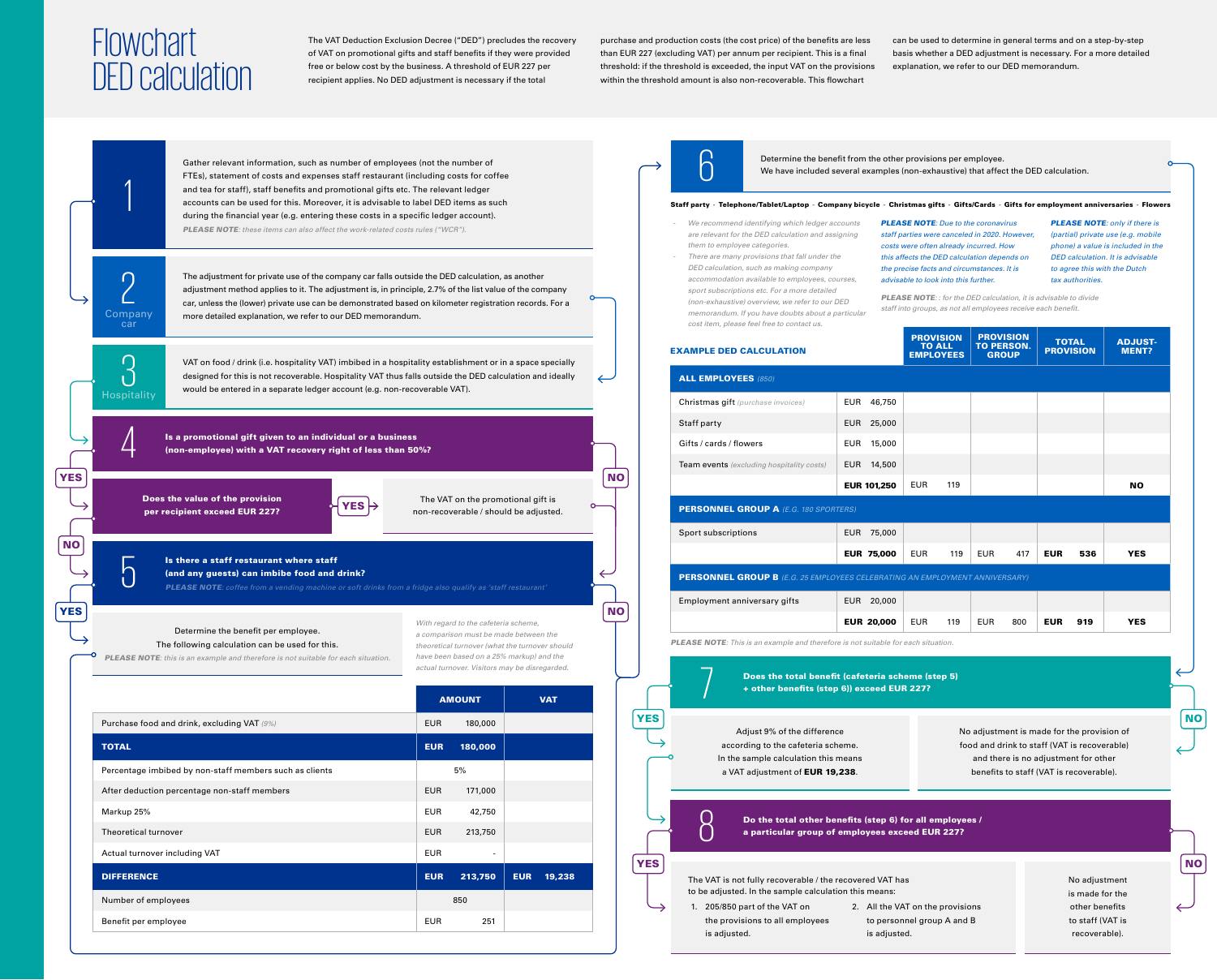# Introduction

#### General

This memorandum is intended as a supplement to the enclosed flowchart and explains the eight steps in more detail. The VAT Deduction Exclusion Decree (*Besluit uitsluiting aftrek omzetbelasting*) ('DED') precludes the recovery of VAT (also referred to as input VAT) on promotional gifts and staff benefits if they are provided free of charge or below cost by the employer. That employers often have a business-motivated reason for providing gifts and staff benefits (for example, client relationship management, staff commitment, etc.) is irrelevant. The rationale for not allowing input VAT to be recovered is based on the fact that these costs, while business-related, are consumption-oriented, and VAT is a tax specifically designed to tax consumption. A threshold of EUR 227 per recipient applies. If the total purchase or productions costs (the cost price) of the provisions are less than EUR 227 (excluding VAT) per recipient per financial year, then the employer does not have to make a DED adjustment. If the threshold is exceeded, then the employer must make a DED adjustment in the last VAT return of the financial year. This is a final threshold: if the threshold is exceeded, the input VAT on the provisions within the threshold amount is also non-recoverable.

#### VAT-exempt services

An employer that only performs VAT-exempt services is not entitled to recover the VAT on promotional gifts and staff benefits. If an employer performs both taxable and tax-exempt services, the VAT is fully recoverable if the promotional gifts and staff benefits are entirely allocable to the VAT-taxed services. If the promotional gifts and staff benefits are directly allocable to the VAT-exempt services, then there is no VAT recovery right. If the promotional gifts and staff benefits are not specifically allocable to either the taxable or the tax-exempt services, then the VAT can be recovered in accordance with the employer's pro rata recovery.

#### Please note: VAT on company cars and hospitality

The company car has its own adjustment system and the VAT on costs related to food and drink in hospitality establishments is, in any case, non-recoverable. These costs should therefore not be included in the calculation of the threshold amount for the DED. This memorandum will first outline the adjustment system for the company car (Step 2) and the VAT treatment of costs related to food and drink in hospitality establishments (Step 3) before addressing the DED adjustment.

#### Provision categories to which the DED applies

The DED applies to the offering of private transport, the provision of food and drink, the provision of accommodation, offering staff the opportunity for sport and relaxation and to giving promotional and other gifts to them for which there is no (full) input VAT recovery right. Salary in kind (insofar as it does not fall under the above categories) and goods and services that staff use for other private purposes, such as a Christmas gift, a staff party or other company outings, and computers / iPads and mobile phones (that staff (also) use in private) fall under the DED.

#### COVID-19-update

The COVID-19 crisis may affect the application of the DED. It is therefore important to pay extra attention to the following three matters for the purposes of the DED (these are explained in more detail in Step 4 and Step 6):

- The provision of medical supplies and equipment free of charge;
- The cancellation of (for example) staff parties; and
- The provision of staff facilities for working from home.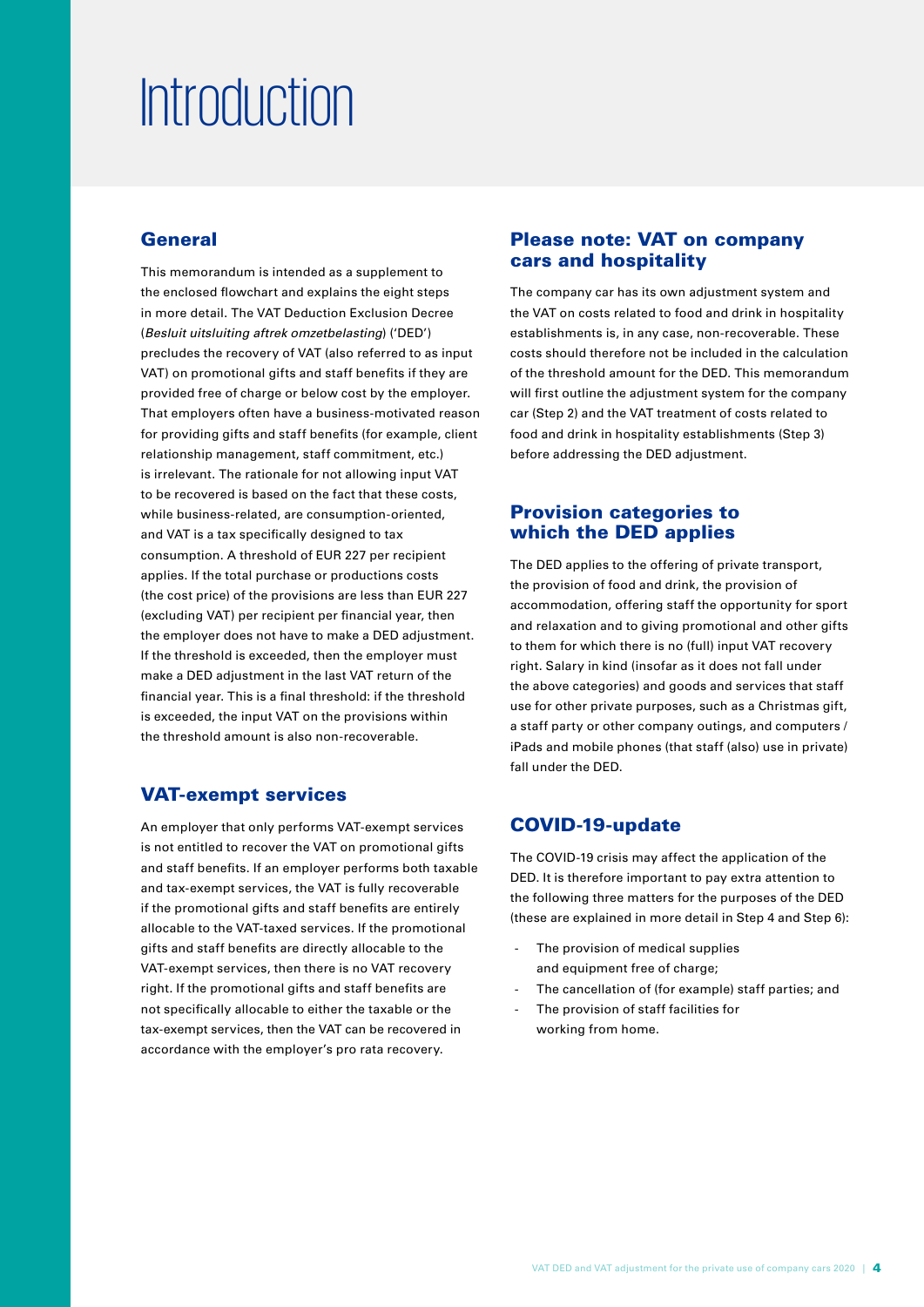# STEP 1 Gather information

It is important to gather all relevant information so that an accurate calculation can be made for the private use of the company car and to determine whether a deduction limitation applies under the DED or for "hospitality VAT". We have distinguished the following four categories for the purposes of gathering the relevant information:

- Company car
- **Hospitality**
- Cafeteria scheme
- Promotional gifts and other staff benefits

#### Company car

Step 2 elaborates on the adjustment system for the private use of the company car. The following information is relevant for determining the private use of the company car per employee:

- A list of the number of company cars<sup>1</sup>
- List price
- Period used
- Comprehensive kilometer registration<sup>2</sup>

#### **Hospitality**

The VAT treatment of costs related to food and drink provided in hospitality establishments is explained in more detail in Step 3. The following information is important to provide insight into the costs incurred for food and drink provided in hospitality establishments:

- List of all hospitality expenses
- Hospitality VAT may also be concealed in certain invoices, for example in invoices issued by hotels or invoices relating to events.

#### Food and drink for staff at the workplace

The cafeteria scheme is part of the DED adjustment and is elaborated on in Step 5. Please note that drinks dispensed from, for example, a coffee machine in a staff social area also falls under the scope of the cafeteria scheme. The following information is essential for determining whether an adjustment must be made for the purposes of the cafeteria scheme:

- Purchase costs for food and drink or the raw materials used therein
- Turnover realized from the staff restaurant
- Average number of employees
- Number of non-employees that have used the staff restaurant

#### Promotional gifts and other staff benefits

For the purposes of the DED adjustment, it is important that a list of promotional gifts and other staff benefits is made (see Step 4 and Step 6). The relevant ledger accounts can be used for this. Moreover, it is advisable to label DED items as such during the financial year (e.g. entering these costs in a specific ledger account).

<sup>1</sup> Company cars must also be included if employees have signed a Statement of No Private Use of Company Car for the purposes of payroll tax and social security contributions. Due to the difference between payroll tax and social security contributions and VAT, a Statement of No Private Use of Company Car for the purposes of payroll tax and social security contributions does not automatically mean there will be no adjustment for private use for VAT purposes.

A comprehensive kilometer registration is only relevant if the adjustment is made on the basis of actual use (see Step 2).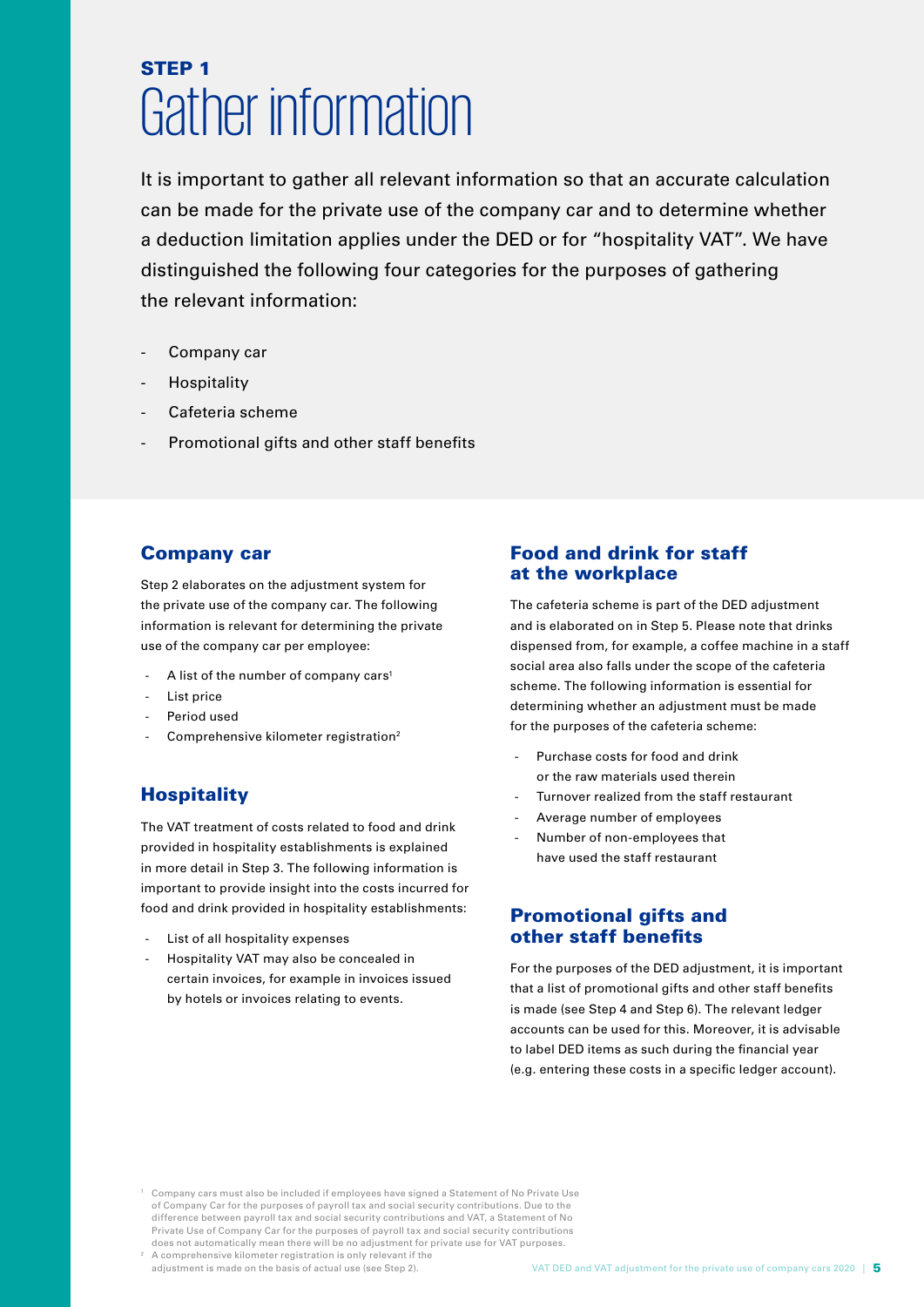# STEP 2 Private use of company cars

If the company car is also used privately, then this private use is regarded as a service provided to the employee by the employer. The employer must remit VAT on this service in the final VAT return of the financial year, in most cases this is the December VAT return or the fourth quarter return. Current legislation is discussed below.

#### 2.1 Tax on the private use of company cars

If an employer provides an employee with a company car, the employer can recover all the VAT charged on the purchase costs, the lease or rental payments, the maintenance and fuel costs, etc. based on the recovery percentage applying to the employer. If employees use the car privately, this private use will be taxed. Private use can, for example, involve situations that are clearly private, such as visits to family or friends or using the car to go shopping (but also commuting; see also below).

#### Adjustment based on actual use and application of the fixed amount

The basic assumption with regard to the private use of a company car is that the adjustment must be based on the actual private use of the car. Kilometer registration records can be used to ascertain the degree to which a company car has been used for private purposes. However, keeping such records is an onerous task, and is generally not something employers can demand of their employees. Partly for that reason, approval has been given for the employer to apply a fixed percentage of 2.7% of the list value of the car, including VAT and private motor vehicle and motorcycle tax. This only applies in those cases where it is impossible to determine from the accounts the extent to which the car was used for private purposes and/or which costs are to be allocated to this private use.

If an employer only has a partial right to recover the input VAT on car expenses, the fixed amount must be applied on a pro rata basis. If a car has been purchased without VAT being charged, a fixed percentage of 1.5%, rather than 2.7%, may be applied and the VAT on the other car expenses may be deducted. The Deputy Minister of Finance has also given approval for a lower fixed percentage of 1.5% to apply after a purchased car has been used by the company for five years.

This means that the lower fixed percentage can be applied after the end of the fourth year following the year in which the company started using the car.

The Deputy Minister of Finance has laid down by Decree that the private use of a company car may also be determined in other ways than by means of a fixed percentage or a comprehensive kilometer registration system. If the fixed amount is not applied and there is no kilometer registration system, then the level of private use must be realistically determined taking all the circumstances of the case into consideration. Circumstances that must be taken into account in this assessment are:

- the type of company;
- the business purposes for which the purchased car is used within the company;
- the position the person using the car holds within the company and the activities they perform for the company;
- what is known about the way in which the car may be or is used privately, for example for commuting.

If statistical data is relied on, the above circumstances must be used to convincingly demonstrate that this data is usable in the particular case.

#### 2.2 Private use of company car and commuting

#### **Commuting**

Unlike for the purposes of payroll tax and social security contributions, commuting also constitutes private use for VAT purposes. Commuting is defined as: travel between the place of residence and the fixed workplace as agreed in the employment contract. If no employment contract has been concluded, commuting is defined as travel between the place of residence and the company's office address.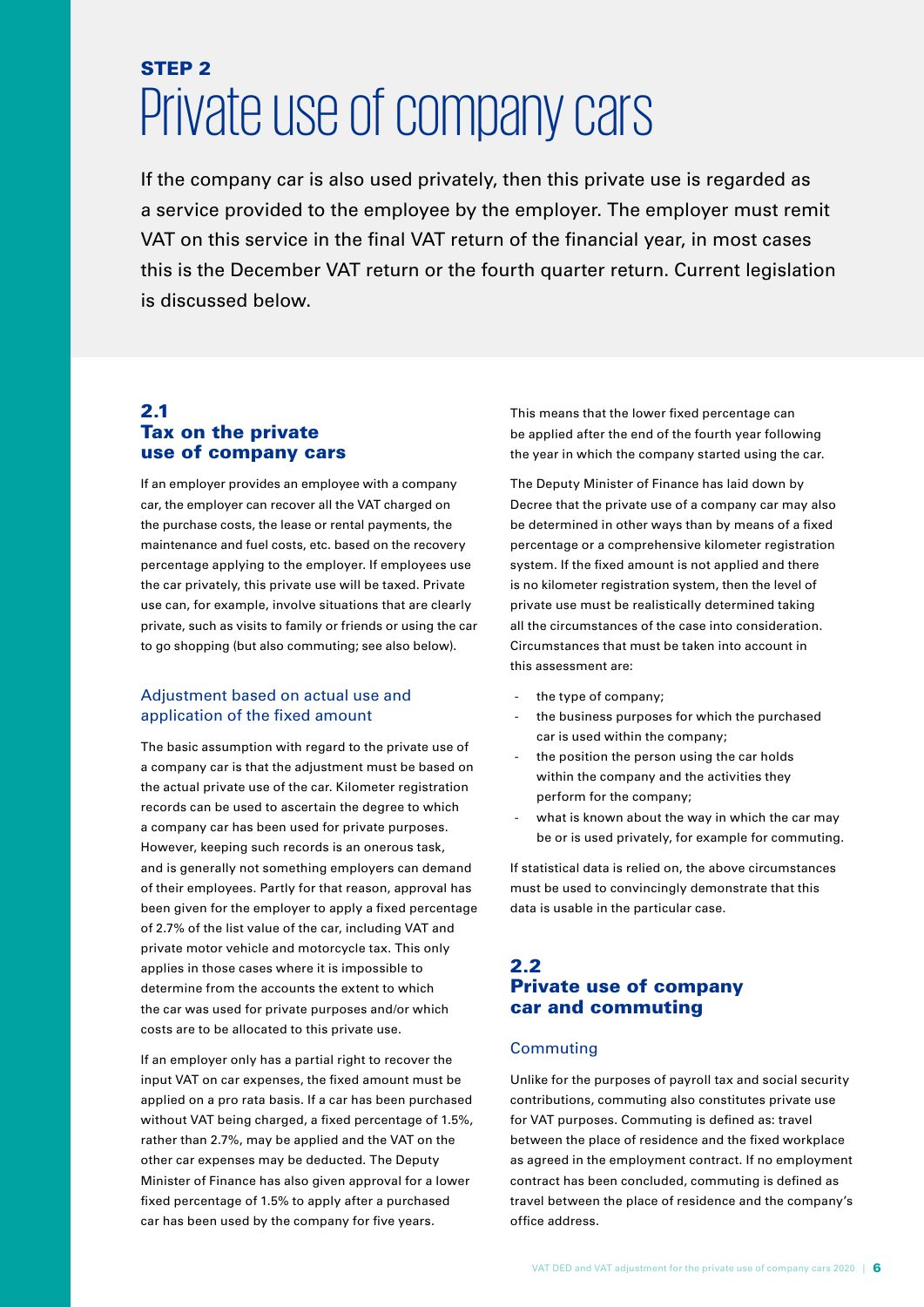Please note: due to the difference between payroll tax and social security contributions and VAT, a Statement of No Private Use of Company Car for the purposes of payroll tax and social security contributions does not automatically mean that there will be no adjustment for private use for VAT purposes.

#### Peripatetic employees

Employees with no fixed workplace (peripatetic employees) are only considered to commute if this involves driving from their home to a fixed (agreed upon) business address belonging to the employer. The fixed adjustment for peripatetic employees will therefore often be too high. However, no separate approval has been given for peripatetic employees. In this context, we recommend that you contact your advisor to see which options may be available to reduce the fixed adjustment / calculate the adjustment in another way.

#### Employees who only commute

If the company car is only used privately for commuting, which is, for example, often the case with a delivery van driven by non-peripatetic employees, tax relief for the administrative burden is available. In such situations, the employer can determine the actual use by multiplying the commuted distance by the number of commutes per year, and deducting this figure from the total kilometers driven in a year. The annual number of working days can be taken as 214. The 214 working days may be applied on a proportionate basis if the workweek is less than five days or if the employment relationship began or ended during the calendar year.

#### 2.3 Sample calculations

#### EXAMPLE 1:

#### Adjustment for private use of a company car at an employer with a full VAT recovery right

An employer with a full VAT recovery right makes a company car with a list price of EUR 50,000 (inclusive of VAT and private motor vehicle and motorcycle tax) available to an employee as of January 1, 2020. No kilometer registration records are kept and no contribution is asked of the employee.

For the sake of convenience, the benefit for VAT purposes has been calculated using 2.7% of the list price on an annual basis. VAT amounting to EUR 1,350 (2.7% of EUR 50,000)

#### EXAMPLE 2:

#### Adjustment for private use of a company car at an employer with a partial VAT recovery right

An employer with a partial VAT recovery right makes a company car with a list price of EUR 50,000 (inclusive of VAT and private motor vehicle and motorcycle tax) available to an employee as of January 1, 2020. No kilometer registration records are kept and no contribution is asked of the employee. The expenses attributable to the car in that year amount to EUR 10,000 excluding VAT. The employer is entitled to recover 40% of the input VAT.

For the sake of convenience, the benefit for VAT purposes has been calculated using 2.7% of the list price on an annual basis. In this situation, there is a partial VAT recovery right. 40% of the input tax on the car expenses may be recovered. In addition, VAT amounting to EUR 540 (40% of 2.7% of EUR 50,000) must be remitted in respect of the private use of the company car.

#### EXAMPLE 3: Adjustment for private use that differs from the fixed amount

The list price of a car is EUR 35,000

The annual VAT on the car expenses is EUR 2,500.

The car is used by a representative who, on average, uses the car once a week to travel directly from his home to the office (approximately 46 times per year).

The representative signed a Statement of No Private Use of Company Car for payroll tax purposes and does not travel privately more than 500 kilometers per year (commuting does not qualify as private use for payroll tax and social security contributions purposes; it does for VAT purposes).

The commute is 30 kilometers per day

The total number of kilometers traveled on an annual basis is 60,000

The VAT adjustment based on actual private use is then  $((46 \times 30 + 500) / 60,000) \times$  EUR 2,500 = EUR 78

Fixed VAT adjustment paid:  $2.7\% \times 35,000 = EUR 945$ 

Difference: EUR 867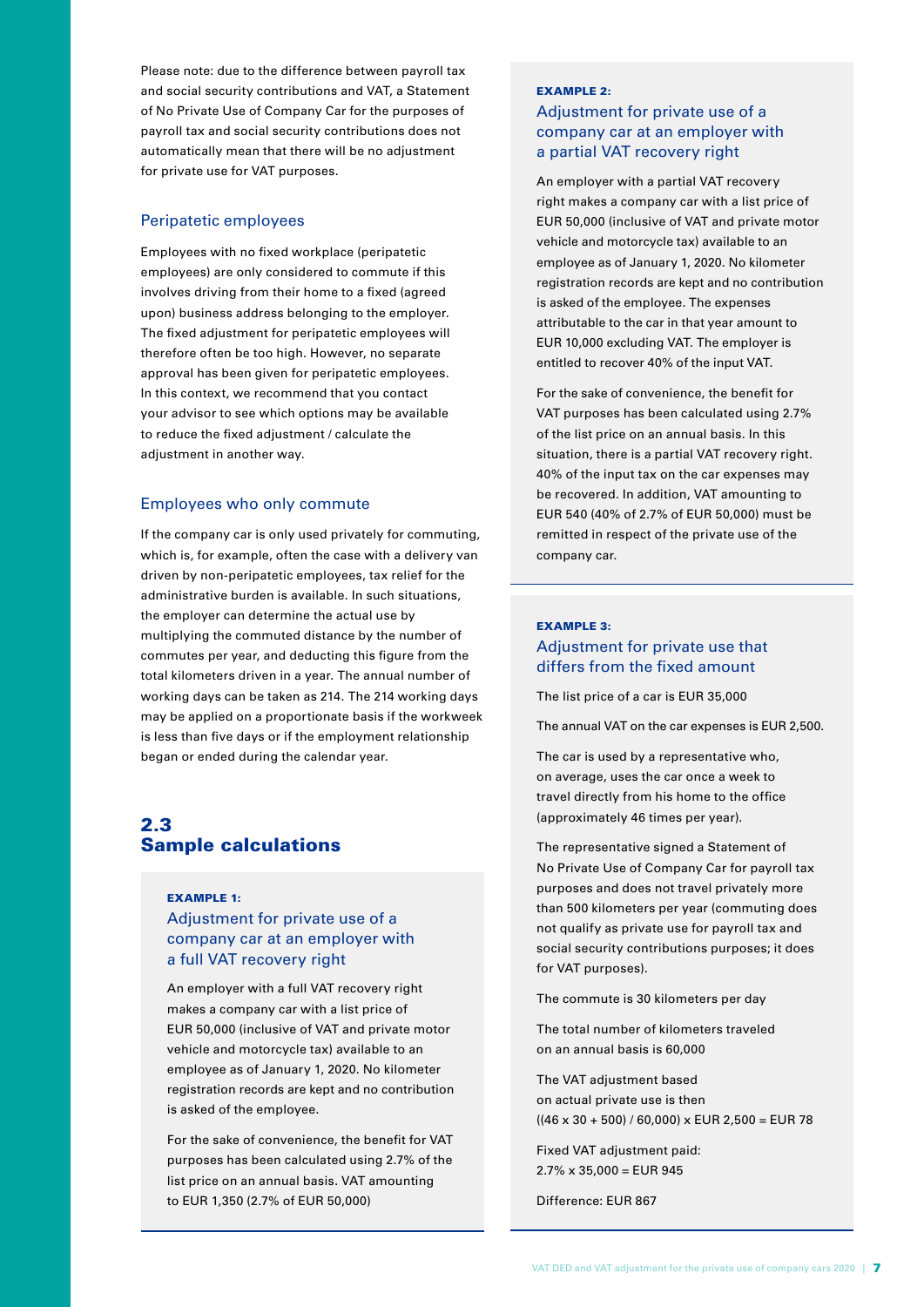#### 2.4 Employee contribution

If the employer asks an employee to contribute to the private use of the company car, the VAT on this contribution must be remitted to the Dutch tax authorities.<sup>3</sup> If the employee contribution is less than the standard value of the item made available, VAT must be charged on this 'standard value'.

The standard value may often be difficult to determine in practice and therefore the fixed rate or the lower fixed rate is applied (2.7% or 1.5%). However, if the VAT on the employee contribution is higher than the fixed rate, the employer must remit VAT on the full employee contribution. The fixed amount does not apply then.

#### 2.5 Special rules for car lease companies

Employees or the proprietor of a car lease company sometimes use cars belonging to the company for private purposes. An approval has been given for these situations, whereby a non-weighted average list price can be used as the list price for the taxable base.

#### 2.6 Objections to the adjustment

It can be worthwhile to file a notice of objection against the payment of a reported VAT adjustment, provided this lower adjustment can be substantiated. If a comprehensive kilometer registration system is not used, then for the purposes of determining the level of private use all circumstances of the case should be taken into account (see also section 2.1).

 $3$  At the time of publication of this memorandum (Autumn 2020) a case is pending at the Court of Justice of the European Union, which may be relevant if employers ask their frontier workers to contribute to the private use of the company car. In such cases, we recommend that you contact your advisor.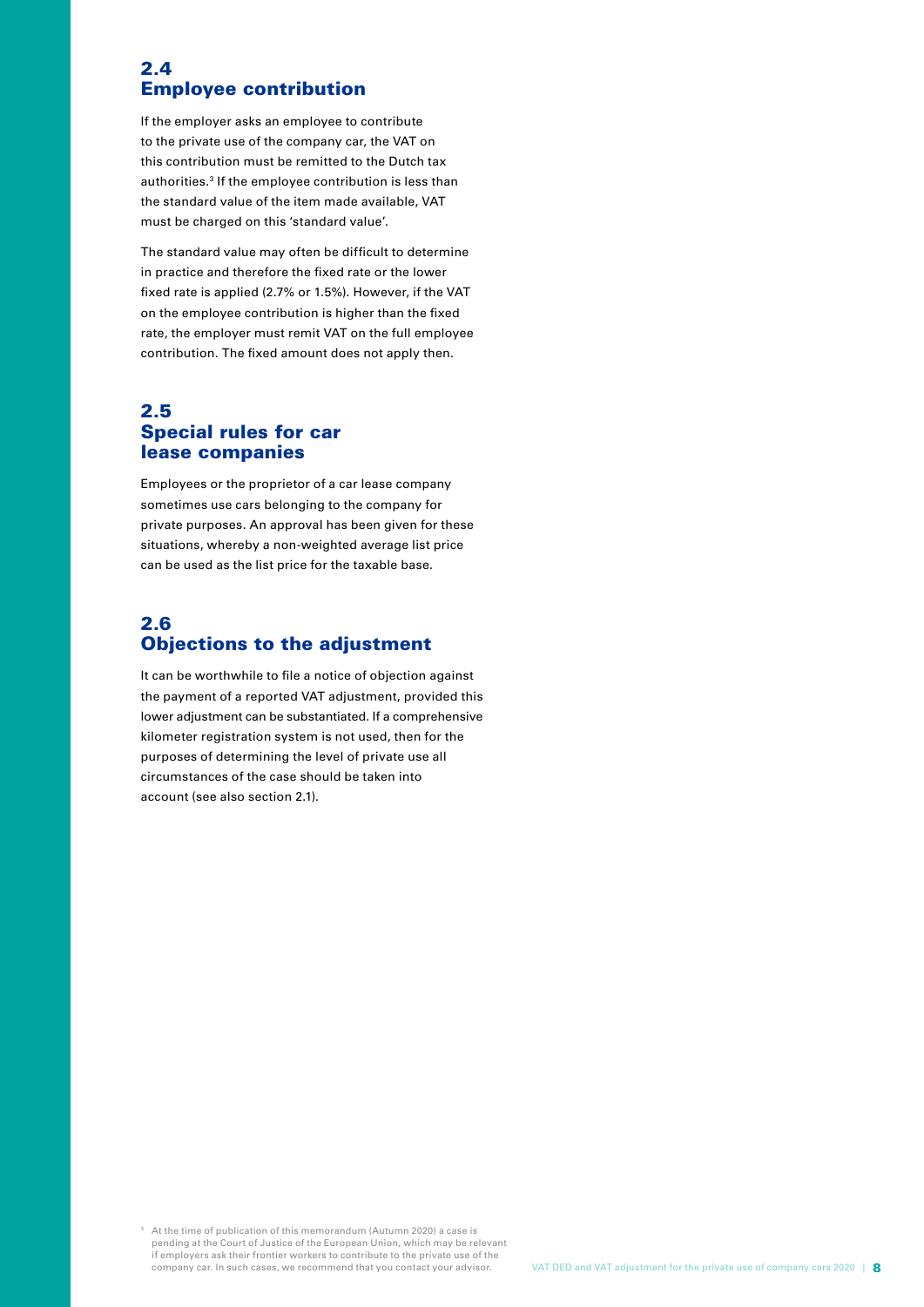# STEP 3 **Hospitality**

In the Netherlands, the VAT on food and drink imbibed in hospitality establishments is non-recoverable, regardless of the reason for its purchase. In principle, this also applies if a caterer supplies the food and drink at the customer's office or at premises leased from a third party (but not, for example, in the case of take-away sandwiches). The VAT on food and drink in hospitality establishments therefore does not fall under the DED and these costs do not have to be included in the calculation of the EUR 227 threshold.

#### VAT treatment of package deals from events agencies

Generally, the VAT charged on hospitality provisions is thus non-recoverable. However, a judgment rendered by the Zeeland-West Brabant District Court in 2018 shows that the Dutch tax authorities have a policy that allows businesses (including for example events agencies) to recover the VAT charged on hospitality provisions if the business recharges the provided hospitality provisions separately and states on the invoice that this VAT cannot be recovered.

We recommend that you contact your advisor if you operate a business such as an events agency and are charged VAT on hospitality provisions. You may be able to rely on the knowledge group position of the Dutch tax authorities.

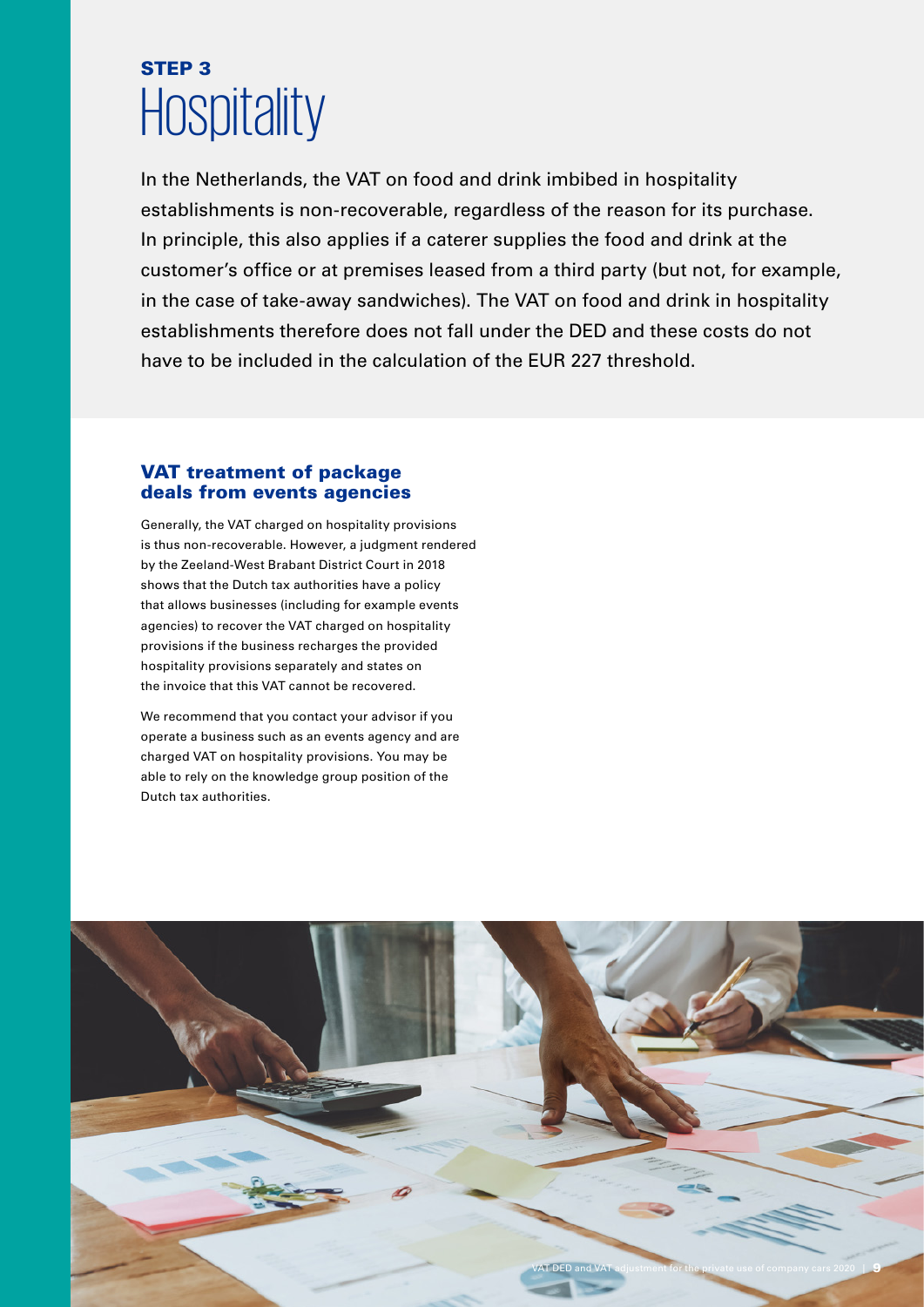# STEP 4 Promotional gifts to third parties

Promotional gifts are gifts other than cash gifts given by businesses to their customers, suppliers, etc. for commercial reasons. Gifts are generally defined as benefits given by businesses to foundations and similar institutions that are not entitled to recover input VAT.

In general, input VAT cannot be recovered on the following:

- gifts to private individuals;
- gifts to fully exempt businesses, such as hospitals, the Red Cross, etc.;
- gifts to businesses that cannot deduct the VAT or can only deduct less than 50% of it, if they had purchased the goods themselves.

The input VAT on the above gifts is recoverable if their value of the provisions per recipient per annum is less than the threshold of EUR 227.

Any business that provides promotional gifts to customers entitled to recover input VAT can, in principle, fully recover the input VAT on these gifts. However, this is not the case if the nature of the goods mean they can only be used exclusively for private purposes, for example, household appliances, cosmetics, or non-professional books. In that case, the DED applies.

If you invite a business client to join you for drinks or a meal in a restaurant, the VAT charged cannot be recovered, regardless of the threshold of EUR 227 (see Step 3).

In response to the COVID-19 crisis, the Deputy Minister has temporarily approved in the most recent decree of September 29, 2020 that the DED does not apply to the free provision of medical supplies and medical equipment to hospitals and similar establishments and institutions or to general practitioners, provided the following conditions are met:

- This approval only applies to goods appearing in the 'List published by the World Customs Organization' Appendix;
- The costs incurred qualify as general overhead;
- The right to recover VAT is determined on the basis of the company's total turnover (excluding the free provision of goods);
- The invoice refers to this approval; and
- The information relating to this approval is recorded in the accounts and records.

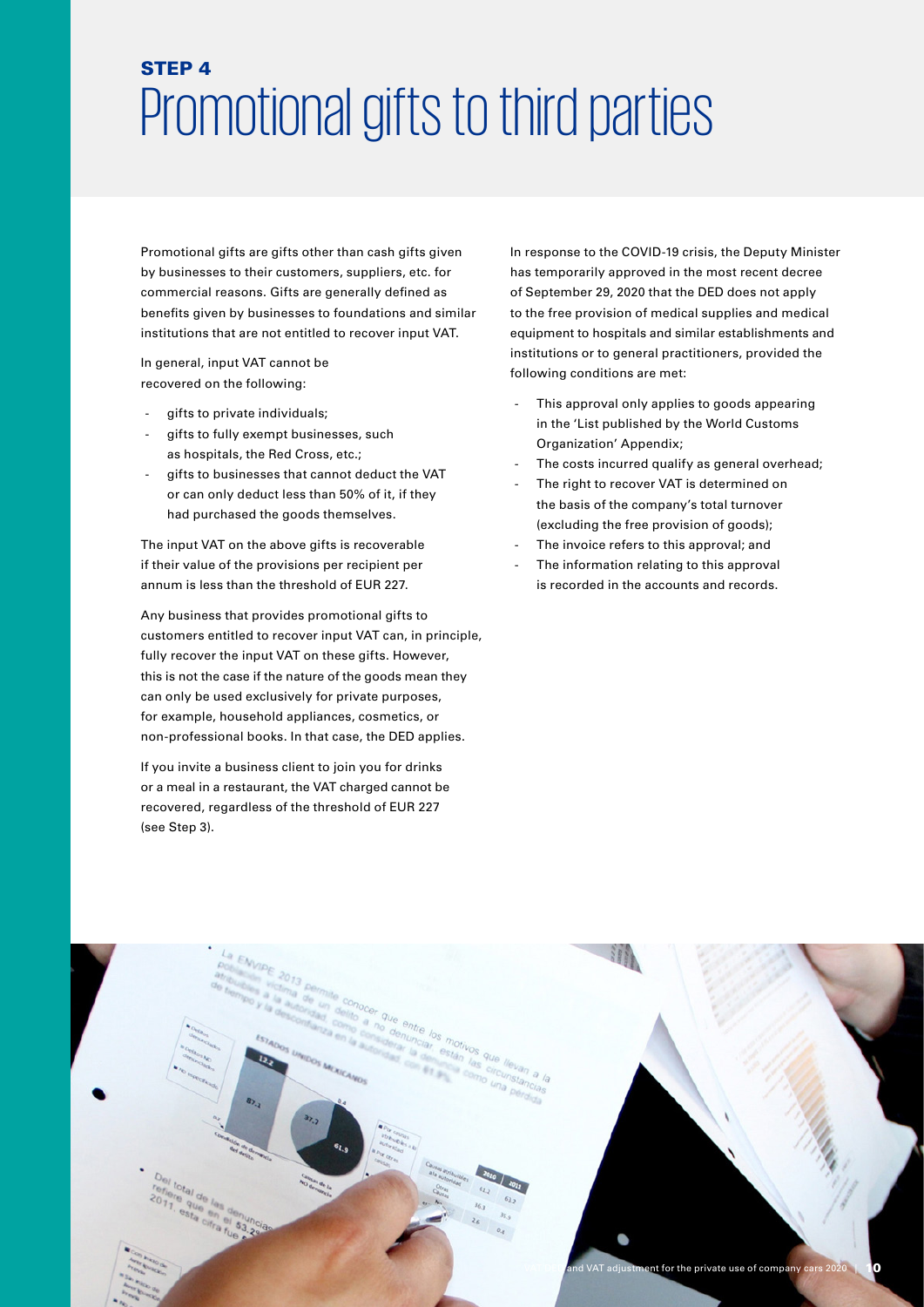## STEP 5 The Cafeteria Scheme

Businesses that provide food and drink to staff and to their visitors are regarded as performing a taxable supply. Businesses must therefore remit VAT on any income generated by this service. The input VAT on the purchases, inventory, maintenance of the staff restaurant, etc. is, in principle, fully recoverable. This also applies to VAT-exempt businesses such as banks, insurers and non-profit organizations.

The scope of the cafeteria scheme is different to what is normally meant by the term 'cafeteria'. In addition to what is provided by the staff restaurant, dispensing drinks from, for example, a coffee machine in a staff social area also falls under the scope of the cafeteria scheme.

When preparing the last VAT return for the year, you must determine whether an adjustment needs to be made to the VAT recovered during the course of the year to ensure that staff have not received any benefits. Staff receive a benefit if a business provides food and drink to its staff below the cost price.

To determine whether food and drink has been provided below cost, the actual turnover must be compared with the cost price (excluding VAT) of the ingredients and raw materials used in the food and drink increased by a fixed markup of 25%.4

To determine whether a VAT adjustment actually applies, you must first determine the benefit per staff member, not forgetting to take into account any visitors who may have used the staff restaurant. If the total benefit (staff restaurant and other benefits, see Step 6) exceeds EUR 227 per person per year, a VAT adjustment will apply to the benefit received from using the staff restaurant.

If the benefit received from using the staff restaurant (EUR x), together with the other benefits received (see Step 6), exceeds EUR 227 per employee per annum, a 9% adjustment must be made to the staff restaurant benefits (the positive difference calculated under point 5 above). After this adjustment, the restaurant benefits are disregarded for the purposes of the EUR 227 threshold. The other benefits must then be checked to determine whether they exceed EUR 227 (see Step 6).

#### SCHEMATICALLY-Calculating whether food and drink were provided too cheaply

| 1. | Purchase costs (excluding VAT) of<br>food and drink or the raw materials<br>used therein (excluding purchases |             |    |  |  |
|----|---------------------------------------------------------------------------------------------------------------|-------------|----|--|--|
|    | of tobacco products)                                                                                          | EUR a       |    |  |  |
|    | 2. Fixed 25% markup                                                                                           |             |    |  |  |
|    | on FUR a                                                                                                      | FUR $h +$   |    |  |  |
|    | 3. Theoretical cost price                                                                                     | EUR c       |    |  |  |
|    | 4. Actual turnover                                                                                            | EUR d $-/-$ |    |  |  |
|    | 5. Difference (positive/negative)                                                                             | FUR         | e. |  |  |

#### SCHEMATICALLY: Calculating the benefit per employee EUR e = EUR <sup>x</sup>

| total number<br>of employees | average number<br>of visitors per day | $=$ EUR $x$ |
|------------------------------|---------------------------------------|-------------|
|                              |                                       |             |

#### Open book method

In practice, staff restaurants are often managed by external catering companies. In such cases, an open book method is generally applied. Under this method, the contracting party is responsible for the remittance of VAT. This means that the VAT return filed by the business in respect of the staff restaurant turnover and purchases must be based on the information provided by the catering company. The open book method requires the catering company to periodically submit the information necessary for the VAT returns, including a breakdown of the sales and an itemization of the costs incurred during that period.

It is advisable to check which contractual arrangements have been made with the catering company to determine the correct VAT qualification.

<sup>4</sup> Only the ingredients and raw materials have to be included for the purposes of the 25% markup increase. This fixed 25% markup is intended to cover the costs of the stock used by the business to prepare the food and drink and/or to serve it, such as kitchen appliances and china.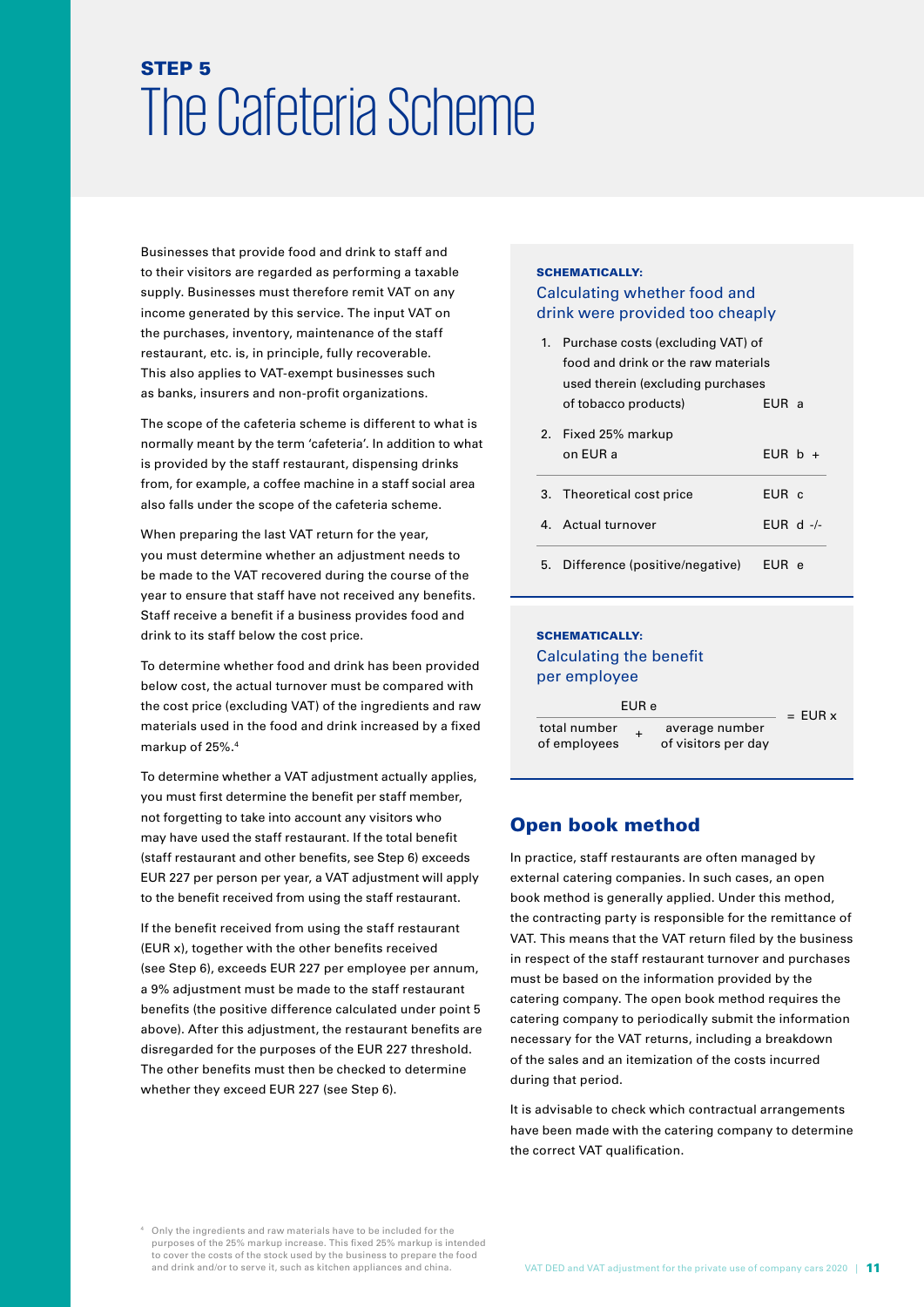# STEP 6 Other benefits

#### Legal fees

In March 2020 the Supreme Court rendered judgment on the recoverability of the VAT on legal fees incurred by a company in a criminal case against the directormajor shareholder. According to the Supreme Court, there is a direct and immediate connection to the economic activity of the company if the legal services purchased are necessary for the business operations. The judgment was referred back to the Court of Appeals Den Bosch to further examine whether there is a direct and immediate connection between the purchased legal services and the economic activity of the company. The Supreme Court noted that the DED does not apply if the needs of the company required the legal services to be purchased.

#### Office parties

As explained in Step 3, the VAT on food and drink imbibed in hospitality establishments is non-recoverable, regardless of the reason for its purchase. The VAT on food and drink in hospitality establishments therefore does not fall under the DED.

For the purposes of determining whether the VAT charged on receptions and/or parties organized by a caterer is recoverable, a distinction must thus be made between the provision of food and drink (as category non-deductible) and the provision of other services (room hire, entertainment, etc.). If employees bring their partner along, the partners are not included in the calculation of the EUR 227 threshold. The following calculation serves to illustrate the above.

#### EXAMPLE

Each year Company A organizes a party for its employees and clients. The party held in January 2020 was attended by 300 employees and their partners, and 200 clients and their partners. A total of 1,000 people attended. The costs for entertainment and room hire amounted to EUR 25,000; the costs for food and drink amounted to EUR 40,000.

The VAT on food and drink is entirely nonrecoverable. Whether the VAT on the costs for entertainment and room hire (amounting to EUR 25,000) is recoverable, depends on the total benefits per person per annum.

The partners of employees/clients do not have to be taken into account when determining the cost per employee/client. Consequently, the cost per person is:

EUR 25,000 / 500 = EUR 50

Whether there is an entitlement to recover input VAT depends on the application of the EUR 227 threshold in respect of the other services provided. It is unlikely that the EUR 227 threshold will be exceeded as a result of the provisions to clients. As such, this VAT can be recovered (with the exception of the VAT on food and drink).

If company parties are canceled due to the COVID-19 measures, this may mean that no refund is given or a voucher is issued, although VAT was still charged on the costs incurred. The recovery of input VAT on these costs is normally limited by, for example, the DED. However, due to the cancellation these goods and/or services were actually never provided to the employees/ clients, which means that the company can argue that no benefits were given and the company therefore does not have to make an adjustment for the purposes of the DED. It is advisable to discuss the tenability of this argument with your advisor.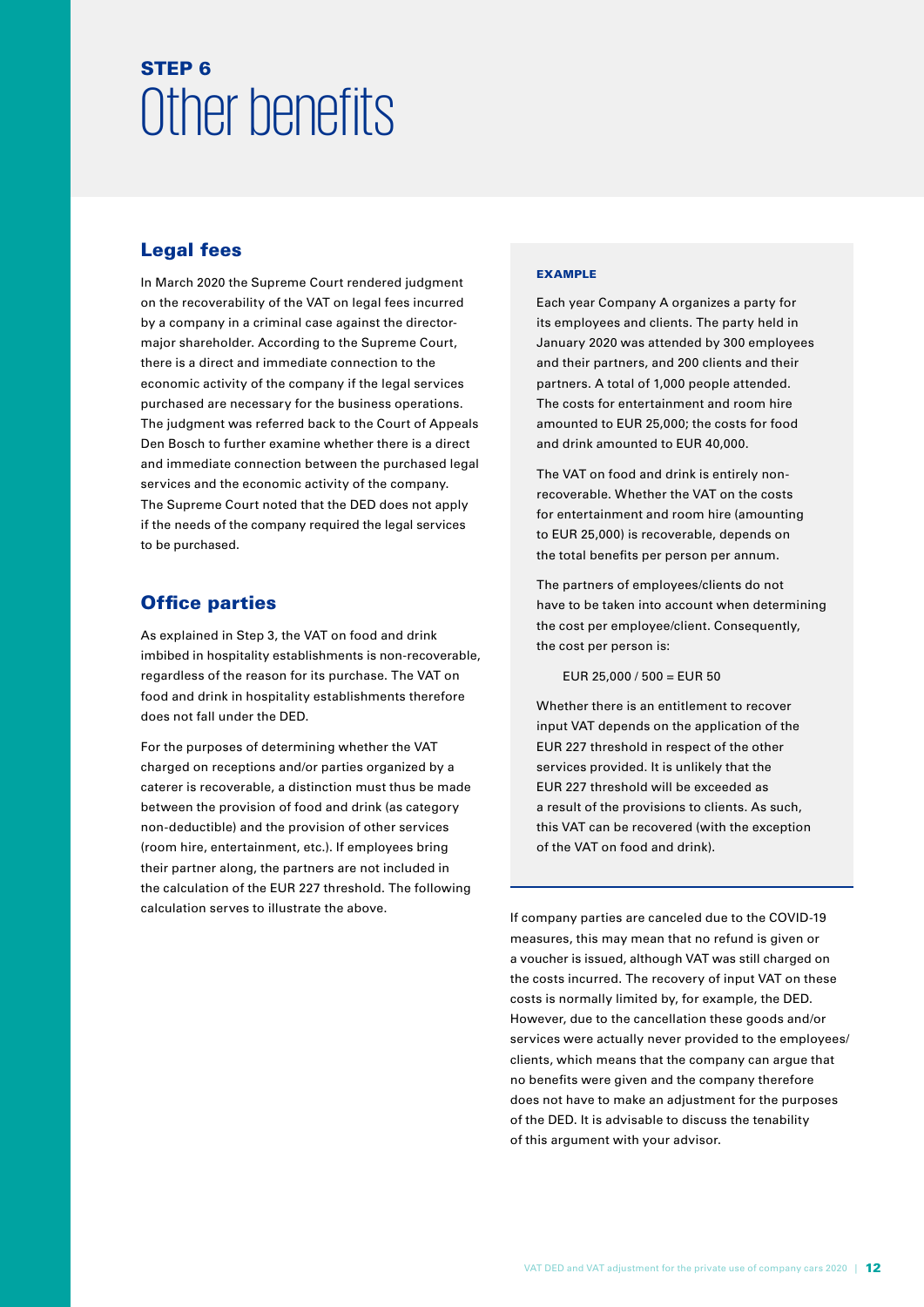#### Gifts for employment anniversaries

Gifts given to employees celebrating an employment anniversary fall under the DED. This means that the input VAT on the purchase of the gifts is recoverable, unless the total benefit for the employee in question exceeds EUR 227 in the anniversary year.

#### Courses / training costs

An employer that pays for courses for its staff can, in principle, recover any VAT charged on these courses, provided the courses are relevant to the position held, or to be held, by the employee in the company. VAT on, for example, a car skid control course, is non-recoverable as this cost is regarded as a private matter for the employee. This may not be the case for a business where driving proficiency is an occupational necessity, for example, a taxi company. Please note that VAT is not charged on a large number of (professional) courses on offer.

#### Company bicycle

Employers who provide employees with a bicycle can recover the VAT on the bicycle if they can demonstrate that the bicycle was made available for commuting purposes and insofar as:

- the bicycle's purchase price does not exceed EUR 749 (including VAT), or if the bicycle is leased, the total cost (including VAT) of the lease does not exceed EUR 749;
- a bicycle was not made available to the employee or the employee was not provided with a bicycle during the calendar year in question and the two preceding calendar years; and
- from the moment the bicycle was provided or made available until the end of the calendar year and in each of the two following calendar years, the employee received an allowance or was provided with a means of transport other than a bicycle, which covered 50% or more of the number of days on which the employee commuted.

An approval has been given that the VAT can also be fully recovered if the employee pays a contribution toward the bicycle, so that the maximum net amount paid by the employer is EUR 749. This approval also applies if the bicycle is leased. However, the employer must pay the VAT payable on the employee contribution. If the employer contributes more than EUR 749 (including VAT), then the VAT on the excess is nonrecoverable. The employer can therefore recover a maximum net amount of EUR 130. Businesses that perform exempt services and do not ask the employee for a contribution, or only require the employee to make

a symbolic contribution, are not entitled to recover VAT on purchased bicycles. For practical reasons, it has been approved that the bicycle may also be used by the employee for private purposes other than commuting.

#### Payroll tax and social security contributions

As of January 1, 2020 the following rule applies to the addition to income for tax purposes for the company bicycle. For the private use of the (leased) company bicycle made available to an employee, a fixed addition to income of 7% of the value of the bicycle applies. The rule not only applies to ordinary bicycles, but also to e-bikes or speed pedelecs. The value of the bicycle is the Dutch recommended retail price publicly announced by the manufacturer or importer, including accessories and including VAT. If the employer charges the employee for the private use of the bicycle, this may be deducted from the addition to income, although the net result cannot be negative. If the bicycle was also made available for commuting, it will be considered to have also been made available for private use. In practical terms, this means that the 7% addition to income will therefore almost always apply.

#### Free transport passes provided by passenger transport companies

Transport passes that passenger transport companies provide to staff (and their family members) for free or at reduced rates fall under the DED. Free transport passes provided to retired staff (and their family members) do not fall under the DED.

#### Accommodation

If an employer provides company accommodation to an employee or rents accommodation and allows an employee to live in it free of charge or at a low rent, then the employer cannot, in principle, recover the VAT charged on the costs incurred for this (for example, a specialized agency that acts as intermediary, maintenance costs for the accommodation, etc.).

In November 2020 the Supreme Court reaffirmed the above; only if, in the interests of the business, the employer is obliged to pay accommodation costs (for example because the employer cannot recruit any domestic temporary workers and foreign workers will not come to the Netherlands if accommodation is not arranged), is the VAT on accommodation recoverable, because then there is a special circumstance that forces the employer to incur such costs in the interests of the business. The business interests of the employer thus carry more weight than the private interests of the temporary workers.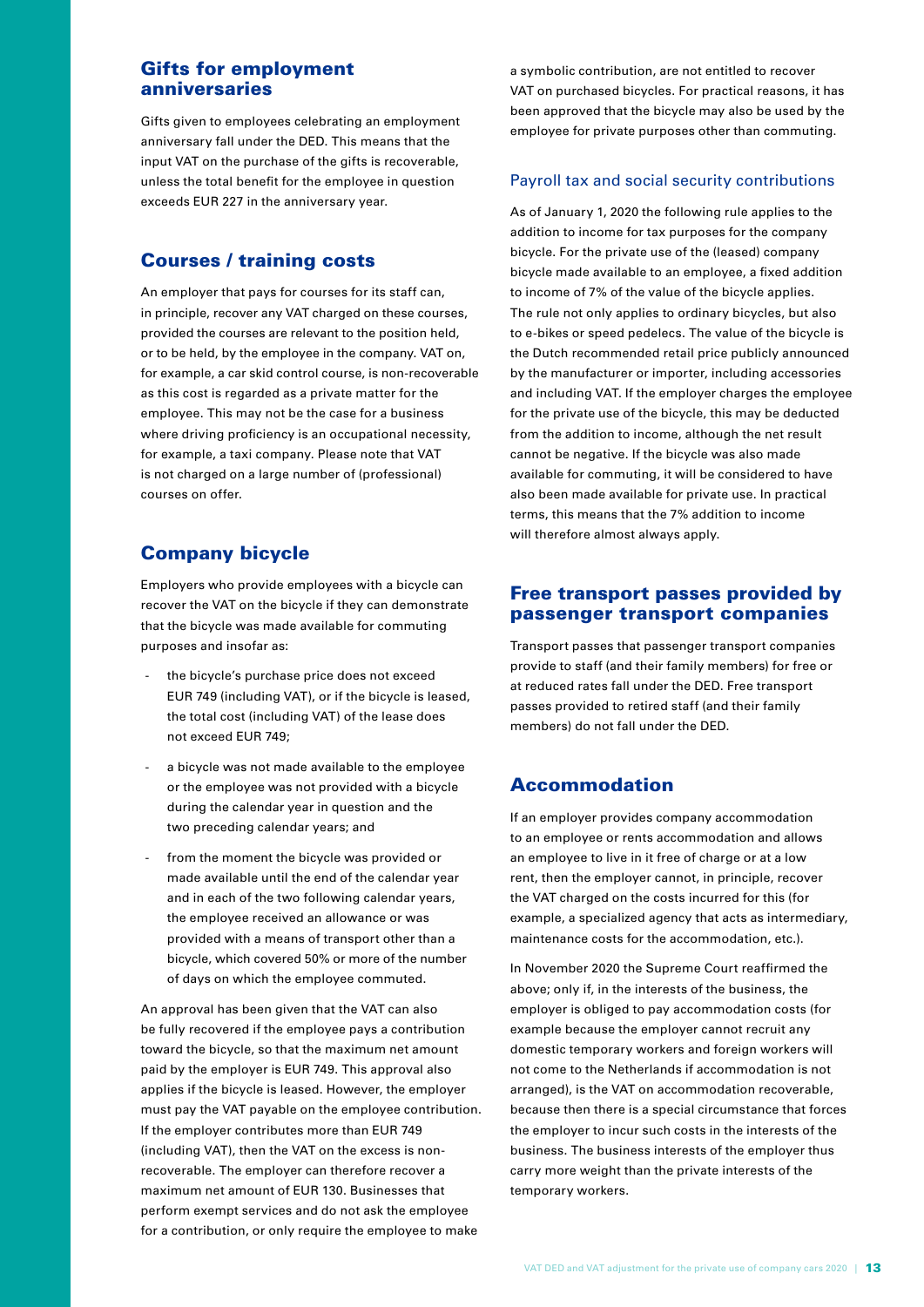The judgment rendered by the Supreme Court in November 2020 means that there now appears to be a heavier burden of proof in respect of the recoverability of VAT on the provision of hotel accommodation to employees on business trips. After all, according to the Supreme Court, the employer must convincingly demonstrate that the interests of the business require that these costs be incurred. Furthermore, the VAT on food and drink imbibed in a hospitality establishment is, in any case, non-recoverable. Different rules may apply if this occurs abroad.

#### Christmas gifts

The provision of Christmas gifts to employees is regarded as a staff benefit. This means that the input VAT on the purchase of the Christmas gifts is recoverable, unless the total benefit exceeds EUR 227 per employee per annum.

#### Laptop, tablet

In our view, employers do not have to make a DED adjustment for laptops or tablets made available to employees for work purposes only, i.e. no private use is permitted. If private use of the laptop or tablet is permitted, a value will have to be given to the salary in kind component in order to determine the amount of the DED adjustment. If it is difficult to determine the private use component, we recommend that agreement be reached on this point with the Dutch tax authorities.

#### **Outplacement**

The costs incurred by an employer for outplacement are regarded as having been made entirely for business reasons. The employer can recover the VAT on these costs.

#### Public transport travel by staff

The DED does not apply to public transport used for business-related travel (thus not commuting). The Deputy Minister has approved that employers are entitled to recover input VAT if employees use public transport for business-related travel and use a public transport pass supplied by the employer for this. To be entitled to recover input VAT, the employer must possess a regular settlement statement from the transport provider showing that the employer pays the transport provider directly.

#### Parking spaces

The provision of parking spaces is regarded as businessrelated. As such, no DED adjustment has to be made.

#### Pension Plan

The setting up of a staff pension plan, whether the company manages it itself or by means of the incorporation of a separate legal and tax entity, does not fall under the DED.

#### Travel allowance

Employers often pay a kilometer allowance to employees who use their own car for work. In such cases, it is not possible to recover the input VAT.

#### Sky boxes

As making sky boxes or other seats at sport events available to staff or clients contains a private component, the DED must, in principle, be applied.

In June 2018 the Supreme Court ruled on the recovery of VAT on business seats at a football stadium. Insofar as the seats were used by staff, there was, in principle, no input VAT recovery right under the DED, unless the attendance of the staff at the games was in the interests of the business. Insofar as the seats were used for clients, there is, in principle, a right to recover input VAT.

#### Sport and relaxation

This category refers to the making available of a sports facility (company football competition, gym, etc.) or staff non-business excursions and outings. The VAT on the costs incurred for this is also non-recoverable if the total benefit per employee per annum exceeds the EUR 227 threshold.

#### Telephone, Smartphone

According to the Ministry of Finance, the VAT on employee landline telephone subscriptions that are taken out in the name of the employer is not recoverable, because the service is not supplied to the employer. We consider this to be debatable and a good case could be made for arguing that the employer should be able to recover the VAT. Insofar as the telephone subscription is also used privately, the DED applies. If it is difficult to determine the private use component, we recommend that agreement be reached on this point with the Dutch tax authorities.

According to the Ministry of Finance, an employer is entitled to recover the input VAT on mobile phones made available to employees to the extent they are not used for private purposes. In practice, it is often very difficult to determine the private use component. If this is the case and the private use is considerable, it may be possible to reach agreement with the tax inspector on how this should be dealt with.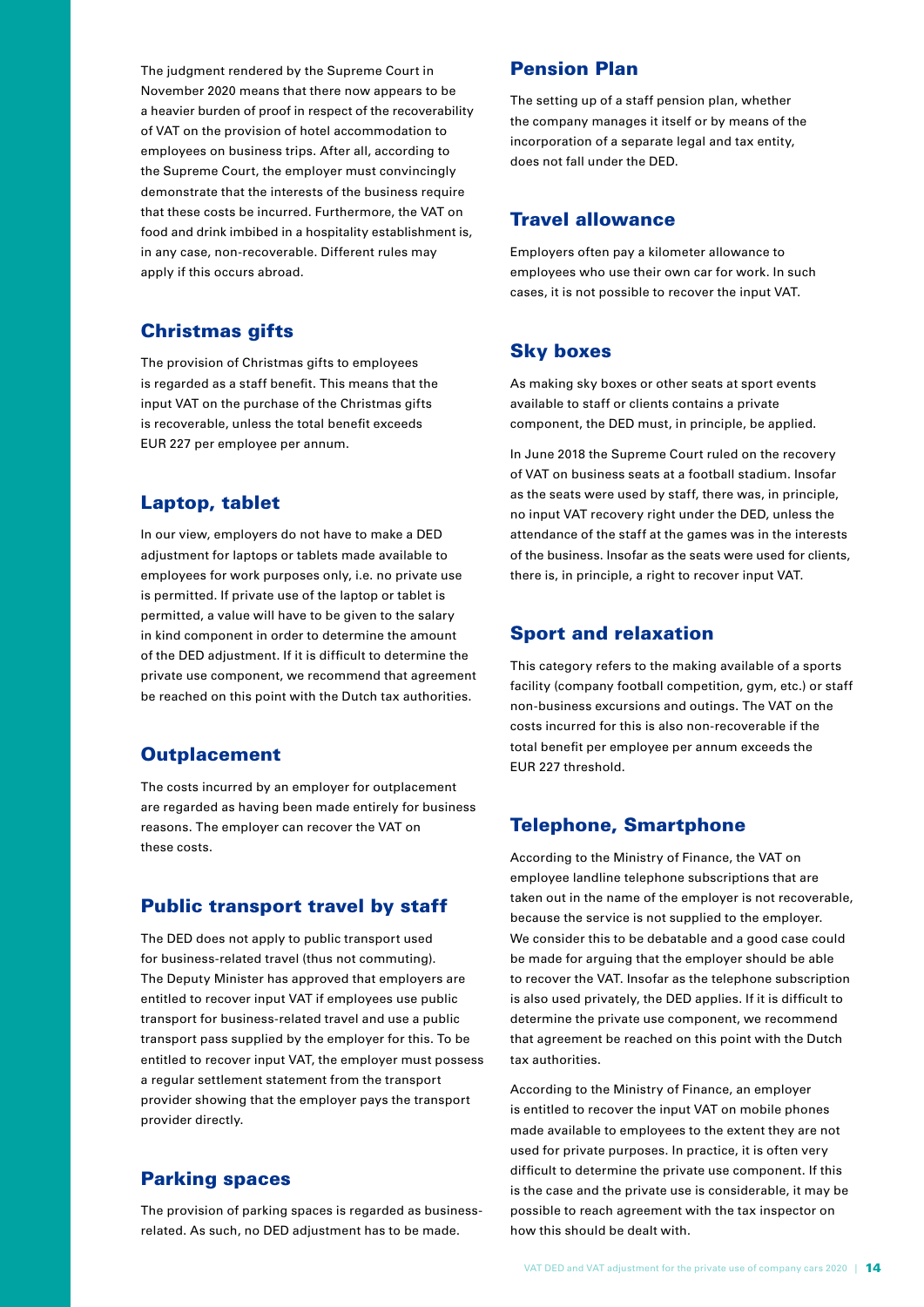#### Removal expenses

If employees have to relocate solely for their work and the invoices from the moving companies are made out in the name of the employer, the VAT may be recoverable. However, if the relocation was at the employee's initiative, then the DED applies.

#### The provision of staff facilities for working from home

As a result of the COVID-19 measures, we imagine that some employers have been forced to provide additional staff facilities to their employees to ensure compliance with the standards in the Working Conditions Act ('occupational health and safety standards') when working from home. To continue to comply with the occupational health and safety standards, the employer can argue that the private interests of employees are subordinate to the interests of the business, because this concerns mainly businessrelated provisions that enable businesses to remain operational. We recommend that you contact your advisor if you provide staff facilities to employees for working from home in the context of the COVID-19 crisis.

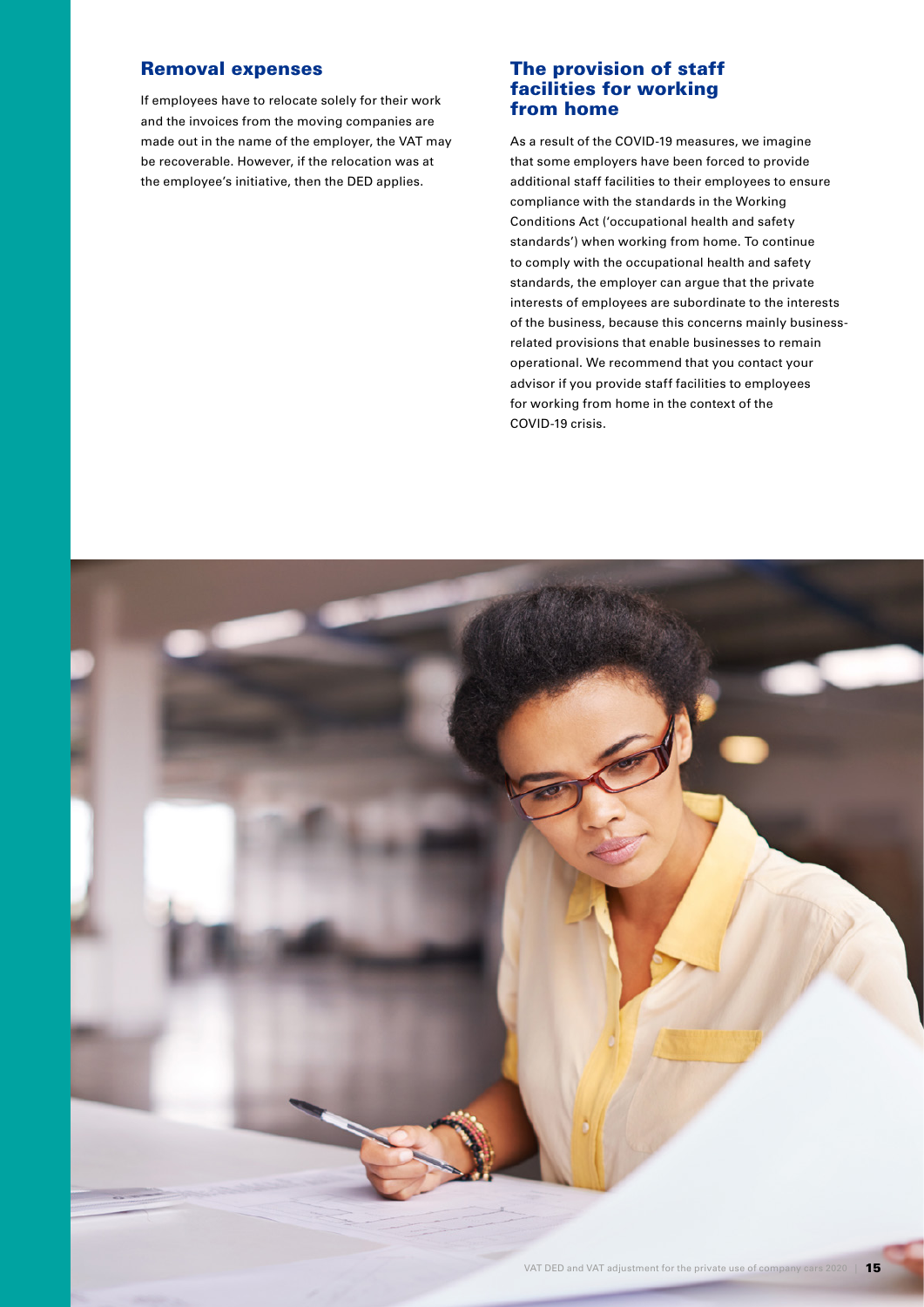# STEP 7 Cafeteria scheme adjustment

The flowchart outlines the methodology of adjustments that may be made when making provisions to staff. Step 7 and Step 8 further explain the calculations in the flowchart. In line with the methodology of the DED, what first needs to be determined is whether the benefit per employee under the cafeteria scheme exceeds EUR 227. We have used the example with 850 employees in the flowchart for the calculations. The theoretical background to this calculation is explained in Step 5.

#### Calculating whether food and drink were provided too cheaply

| 1. | Purchase costs (excluding VAT) of   |     |                |        |  |
|----|-------------------------------------|-----|----------------|--------|--|
|    | food and drink or the raw materials |     |                |        |  |
|    | used therein (excluding purchases   |     |                |        |  |
|    | of tobacco products)                |     | EUR 171,000    |        |  |
|    | 2. Fixed 25% markup                 |     | EUR $42.750 +$ |        |  |
|    | 3. Theoretical cost price           |     | EUR 213,750    |        |  |
|    | 4. Actual turnover                  | FUR |                | $0 -1$ |  |
| 5. | Difference<br>(positive/negative)   |     | EUR 213,750    |        |  |

The purchase costs for food and drink imbibed by nonstaff members fall outside the cafeteria scheme. In the flowchart we have used as example a percentage of 5%. In practice, the percentage may be more or less than this, depending on the precise facts and circumstances.

#### Calculating the benefit per employee

 $EUR 213,750 = EUR 251$ 850

The VAT recovered will have to be adjusted if the total benefit per employee exceeds EUR 227 per annum. In the example, it has been established that the food and drink benefit per employee exceeds EUR 227. The adjustment amounts to 9% of the difference between the theoretical turnover and the actual turnover: 9% x EUR 213,750 = EUR 19,238. In Step 8 it must then be established whether an adjustment has to be made for the other benefits.

Based on the above calculation method, it is also possible that the food and drink benefit per employee amounts to less than EUR 227 per annum. However, an adjustment may still have to be made for the purposes of the DED. If the total benefit per employee (provision of food and drink (Step 5) + other benefits (Step 6) exceeds EUR 227, then the adjustment for the restaurant provisions will be 9% of the difference between the theoretical turnover and the actual turnover.

If the total benefits per employee (provision of food and drink (Step 5) + other benefits (Step 6)) are less than EUR 227 per annum, no adjustment has to be made. In that case, you do not have to go to Step 8; you have now completed the DED calculation.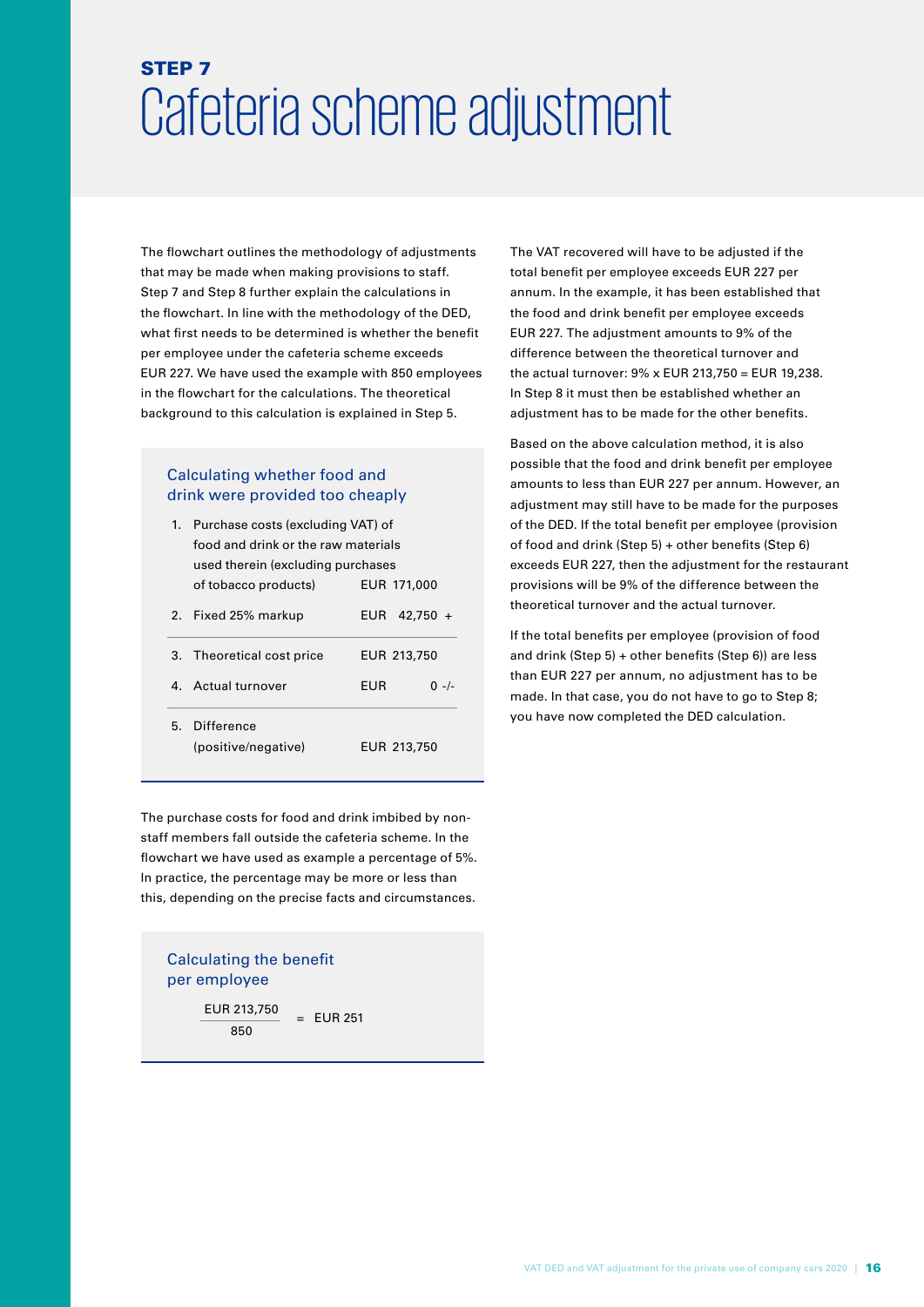# STEP 8 Adjustment for other benefits

Step 8 establishes the total other benefits per employee. These benefits can be calculated in different ways. We have used the example with 850 employees in the flowchart for the calculations. As shown in the flowchart, the personnel group is made up of three categories. After all, not all employees receive each benefit. A personnel group can also consist of more or fewer categories. In addition, there are different types of categories (e.g. position etc.).

The other benefits in are allocated to the personnel categories. In the example, all employees receive the following provisions: a Christmas gift, a staff party, gifts / cards / flowers and team outings. The costs of this are EUR 101,250. This means that the benefits per employee, in principle, amount to EUR 119.

Please note: these provisions are also for the benefit of the employees in personnel group A and B.

| All employees | (850) | <b>EUR 119</b> |
|---------------|-------|----------------|
|               |       |                |

In addition to these provisions, employees in personnel group A 'sporters' also make use of a sport subscription. The costs of this are EUR 417 per year. The total benefit for the employees in this category is thus EUR 119 + EUR 416 = EUR 536.

| Sporters | (180) | <b>EUR 536</b> |
|----------|-------|----------------|
|          |       |                |

In addition to the provisions made available to all employees, the employees in personnel group B 'employees celebrating an employment anniversary' receive a gift on the anniversary of their employment. The costs of this are on average EUR 800 per employee celebrating an employment anniversary. The total benefit for the employees in this category is thus EUR  $119 + EUR 800 = EUR 919$ .

Employees celebrating an employment anniversary (25) EUR <sup>919</sup>

The VAT recovered will have to be adjusted if the total benefit per employee exceeds EUR 227 per annum. In the example, this is the case for personnel group A and B. Employees without a sport subscription or an anniversary gift remain under the threshold of EUR 227.

The adjustment in this example is twofold:

1. The VAT on the provisions to all employees is adjusted insofar as it relates to employees in personnel group A and B. The adjustment is:

 $\frac{180 + 25}{850}$  × VAT on the total 850 provisions of EUR 101,250

2. The VAT on the provisions to personnel group A and B is adjusted. The adjustment amounts to the VAT on the total provisions of EUR 75,000 and EUR 20,000.

This calculation corrects the VAT previously recovered insofar as it relates to the provisions to employees in personnel group A and B. If the benefit to the employees in personnel group A is less than EUR 227, the adjustment will be as follows:

1. The VAT on the provisions to all employees is adjusted insofar as it relates to employees in personnel group B. The adjustment is:

| 25  | VAT on the total           |
|-----|----------------------------|
| 850 | vprovisions of EUR 101,250 |

2. The VAT on the provisions to personnel group B is adjusted. The adjustment amounts to the VAT on the total provisions of EUR 20,000.

To avoid any doubt: no adjustment is made if the benefit for all employees remains under the threshold of EUR 227.